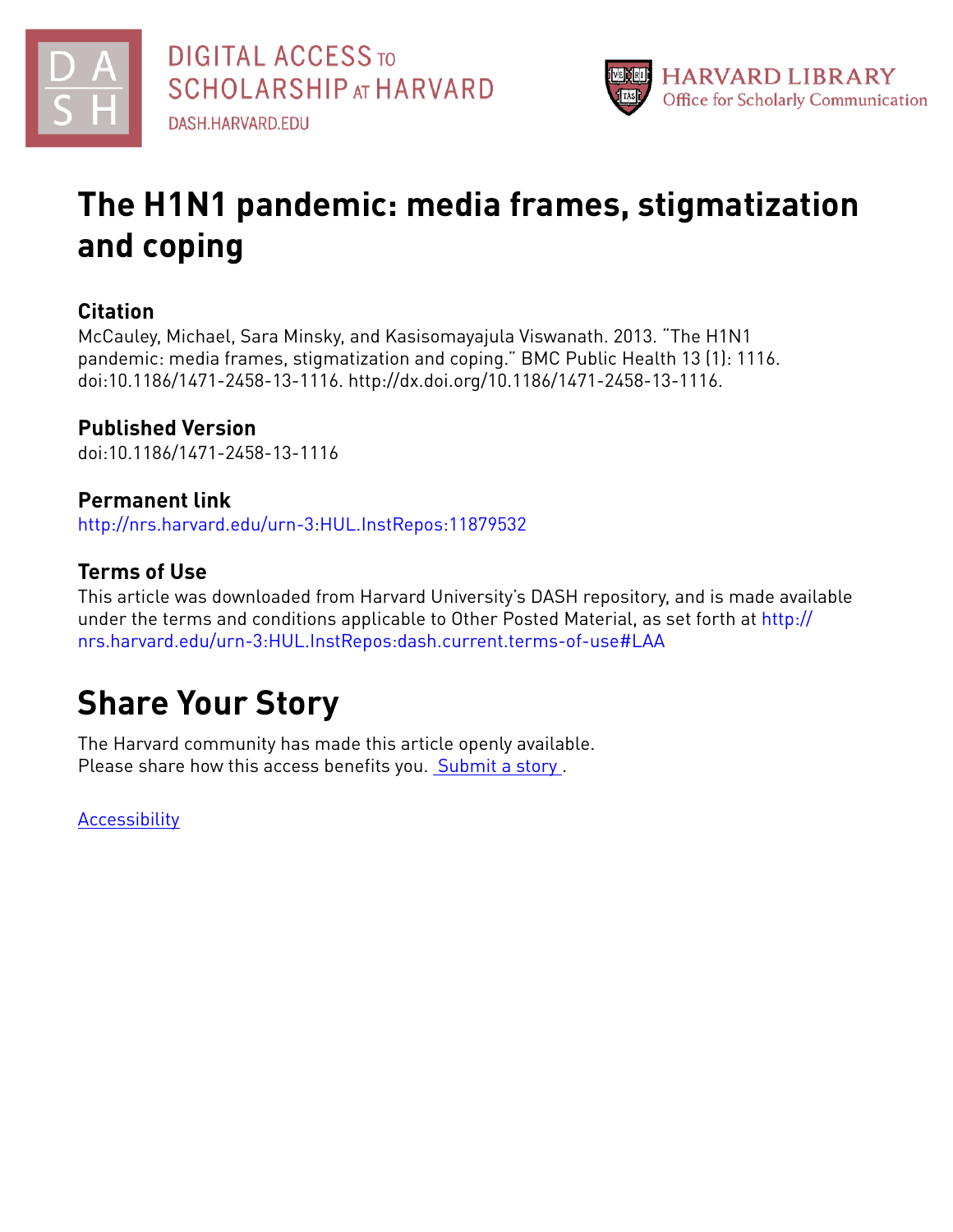# **RESEARCH ARTICLE CONSUMING A RESEARCH ARTICLE**



# The H1N1 pandemic: media frames, stigmatization and coping

Michael McCauley<sup>1\*</sup>, Sara Minsky<sup>2</sup> and Kasisomayajula Viswanath<sup>2</sup>

# Abstract

**Background:** Throughout history, people have soothed their fear of disease outbreaks by searching for someone to blame. Such was the case with the April 2009 H1N1 flu outbreak. Mexicans and other Latinos living in the US were quickly stigmatized by non-Latinos as carriers of the virus, partly because of news reports on the outbreak's alleged origin in Mexican pig farms.

Methods: In this exploratory study we examined the psychological processes of cue convergence and associative priming, through which many people likely conflated news of the H1N1 outbreak with pre-existing cognitive scripts that blamed Latino immigrants for a variety of social problems. We also used a transactional model of stress and coping to analyze the transcripts from five focus groups, in order to examine the ways in which a diverse collection of New England residents appraised the threat of H1N1, processed information about stereotypes and stigmas, and devised personal strategies to cope with these stressors.

Results: Twelve themes emerged in the final wave of coding, with most of them appearing at distinctive points in the stress and coping trajectories of focus group participants. Primary and secondary appraisals were mostly stressful or negative, with participants born in the USA reporting more stressful responses than those who were not. Latino participants reported no stressful primary appraisals, but spoke much more often than Whites or Non-Hispanic Blacks about negative secondary appraisals. When interactions between participants dealt with stigmas regarding Latinos and H1N1, Latinos in our focus groups reported using far more negative coping strategies than Whites or Non-Hispanic Blacks. When discussions did not focus on stereotypes or stigmas, Latino participants spoke much more often about positive coping strategies compared to members of these same groups.

**Conclusions:** Participants in all five focus groups went through a similar process of stress and coping in response to the threat of H1N1, though individual responses varied by race and ethnicity. Stigmatization has often been common during pandemics, and public health and emergency preparedness practitioners can help to mitigate its impacts by developing interventions to address the social stressors that occur during outbreaks in highly-localized geographic regions.

Keywords: H1N1, Communication, Media frames, Latinos, Stigmatization, Stress and coping

# Background

I think that fear is not good for things. What fear does… is it causes one to make mistakes. — Latino focus group participant

Infectious diseases have shaped the course of human history, resulting in more deaths than any other pathological

cause [\[1](#page-14-0)]. And when diseases are thought to be lethal, people who perceive a great risk of infection sometimes cope with their fears by blaming new disease outbreaks on someone, or some group of people, who live outside of their own social sphere. In many societies, people whose national, ethnic or religious backgrounds differ from those of the majority group have historically been accused of spreading germs [[2,3](#page-14-0)]. Such lay theories of disease transmission, often based on inaccurate risk perceptions and pre-existing social prejudices, serve two immediate functions: they temporarily soothe the anxiety



© 2013 McCauley et al.; licensee BioMed Central Ltd. This is an Open Access article distributed under the terms of the Creative Commons Attribution License [\(http://creativecommons.org/licenses/by/2.0\)](http://creativecommons.org/licenses/by/2.0), which permits unrestricted use, distribution, and reproduction in any medium, provided the original work is properly cited. The Creative Commons Public Domain Dedication waiver [\(http://creativecommons.org/publicdomain/zero/1.0/\)](http://creativecommons.org/publicdomain/zero/1.0/) applies to the data made available in this article, unless otherwise stated.

<sup>\*</sup> Correspondence: [mmccauley@mcw.edu](mailto:mmccauley@mcw.edu) <sup>1</sup>

Department of Medicine, Medical College of Wisconsin, Milwaukee, WI 53226, USA

Full list of author information is available at the end of the article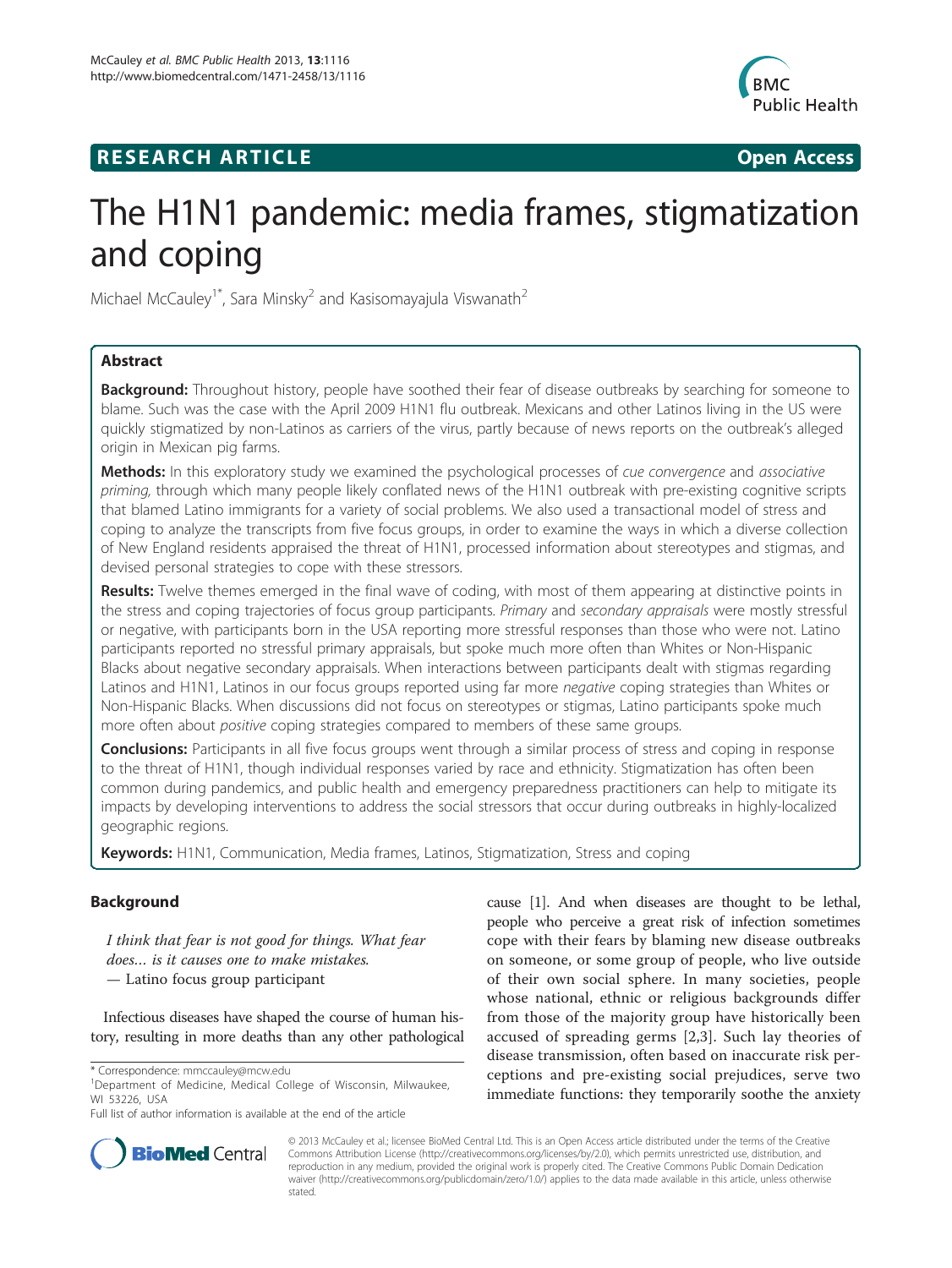<span id="page-2-0"></span>felt by the accusers, while also stigmatizing those who are blamed [\[4,5\]](#page-14-0). This same sort of disease narrative captured the public imagination in April 2009 when A(H1N1), a novel strain of human influenza, appeared in Mexico and spread rapidly around the world. Some of the earliest cases were discovered near Mexican pig farms (hence, the "swine flu" nickname) and Latino $\alpha$  immigrants from that country, and others, were often pronounced guilty by association. Soon, Mexican nationals and the products they produced were shunned across the globe; in the United States, some talk show hosts portrayed Mexican immigrants as disease vectors who threatened the health and security of other citizens [\[3,6](#page-14-0)]. This was especially unfortunate since disadvantaged groups in any society, including racial/ethnic minorities, suffer disproportionately during disease outbreaks [\[7](#page-14-0)[,8](#page-15-0)]. US Latinos have high rates of chronic health conditions such as diabetes, obesity and asthma, which put them at greater risk for getting the flu – and for developing complications once they have it [\[9](#page-15-0),[10\]](#page-15-0). Compared to other social groups, Latinos have less access to healthcare, wait longer to seek medical help, and have fewer opportunities to obtain sick leave – or to utilize this benefit when they have it [[11,12](#page-15-0)]. If the lessons of history hold true, the consequences of H1N1 stigmatization may deepen the sense of social marginality that many US Latinos already feel [\[13,14\]](#page-15-0).

In order to mitigate the negative consequences of stigmatization during pandemic outbreaks, public health officials must learn to recognize the dynamics that underlie this process, with special emphasis on protecting members of disadvantaged population groups [\[7](#page-14-0)[,15\]](#page-15-0). Hence, it is important to understand how people's fear of contagion during the 2009 H1N1 outbreak became associated with a broader set of fears about Latinos and the roles they play in American society. An emerging body of literature points to the competing goals of three interested stakeholder groups: media organizations and journalists; the public health officials that journalists relied upon for information about H1N1; and citizens who feared the spread of this disease and struggled to make sense of it. Figure 1 suggests one way in which competing frames about pandemic illness and US Latinos – including the social consequences of Latino immigration – collided and combined during the spring and summer of 2009.

Through the process of *frame-setting*, the news media actively develop the frames of reference that readers or viewers use to understand public events [[16,17](#page-15-0)]. Yet the interpretations that journalists convey in their stories are often rooted in factors that lie beyond the simple reporting of facts. They are complex products of organizational constraints and professional judgments which are, in turn, influenced by the frame-building efforts of external sources  $[16,17]$  $[16,17]$  $[16,17]$  – including, in the case of H1N1, the US Centers for Disease Control and Prevention (CDC) and the World Health Organization (WHO). Among its many functions, WHO is responsible for monitoring disease outbreaks and warning the public when they cross borders and become international pandemics [[18\]](#page-15-0). When cueing the CDC (and, hence, the US news media) about the threat of H1N1 in April 2009, WHO relied on a communication campaign that had actually been created to address a lethal outbreak of avian influenza; hence the ready analogies that some officials made to the deadly Spanish Flu pandemic of 1918 [[19](#page-15-0)]. This strategy was a contributing factor in the sensational media coverage of H1N1 that developed in the US, a circumstance that challenged the ability of disease experts to communicate about the virus in a calm and dispassionate manner [\[20](#page-15-0)-[22\]](#page-15-0). This campaign would ultimately cause a great deal of confusion, as the overall impact of the H1N1 in the US was significantly milder than public health officials first feared [[23-26](#page-15-0)].

Nonetheless, nearly half of the respondents in an April 2009 national survey [[27\]](#page-15-0) were concerned that they or someone in their family might get sick. 59 percent said they had begun to wash hands or use hand sanitizer more frequently, and 25 percent said they were avoiding malls,

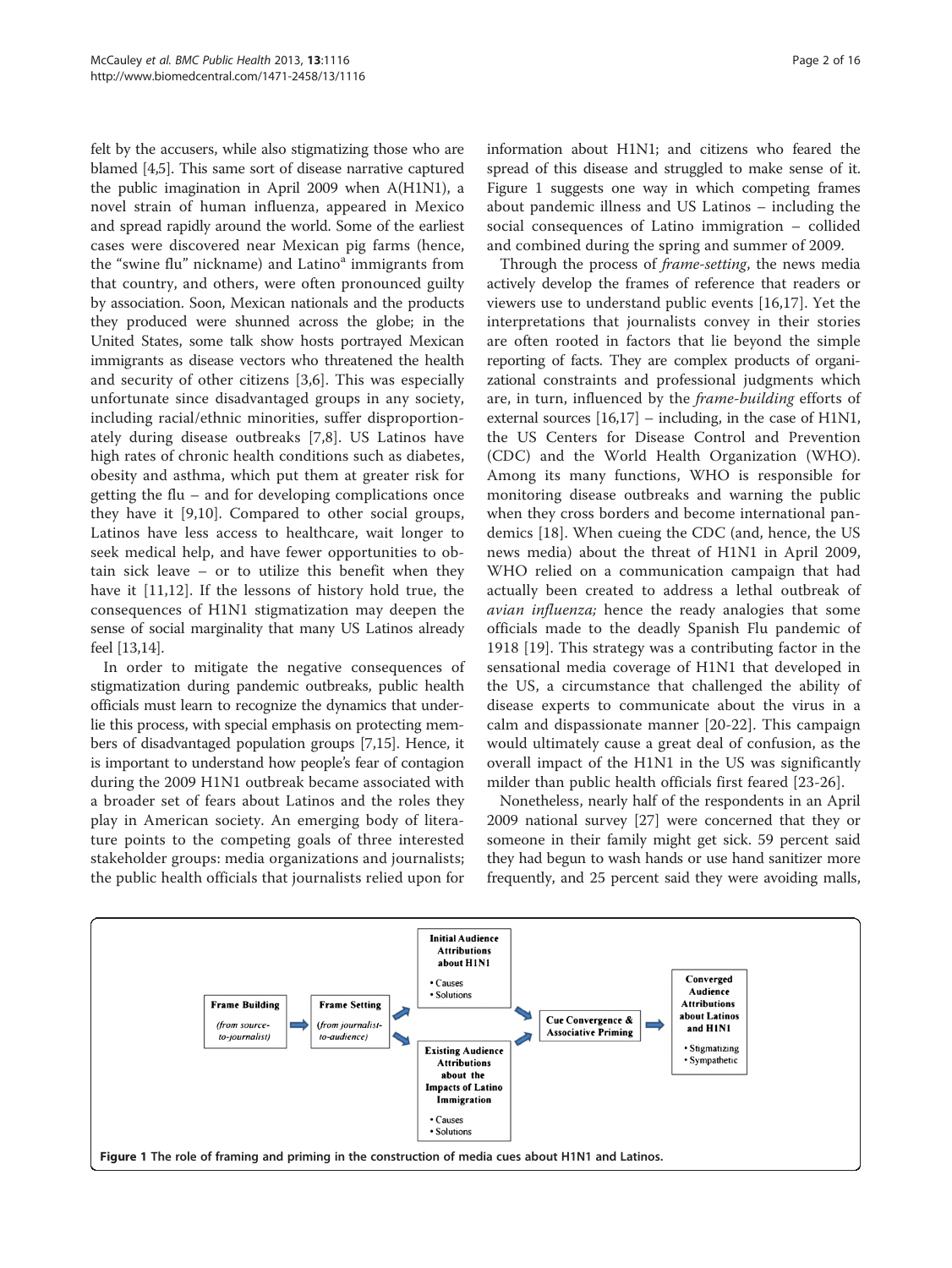sporting events or public transportation. And since media reports pegged the origin of H1N1 to Mexican pig farms, heavy coverage of the outbreak likely helped to activate a broader set of fears which held that Mexicans and other Latinos might actually be spreading the disease. Indeed, 20 percent of respondents to the same survey said they would avoid people who they *thought* may have recently travelled to Mexico; another 17 percent said they would avoid Mexican restaurants and stores [\[27\]](#page-15-0).

In exploring these processes, we do not suggest that certain groups of fearful US citizens made conscious decisions to vent their frustrations on Latinos. Instead we posit a subtler form of bias that medical historian Howard Markel describes as a "fear of people we do not know or who look different". In an interview with msnbc.com, Markel – a senior CDC consultant on pandemic preparedness – said that when "you take the fear of the unknown that already exists and then combine that with a real or perceived threat that is contagious disease… it's explosive" [[3\]](#page-14-0). Following this train of logic, we can begin to understand how the fear of contagion can become associated in an anxious person's mind with a generalized fear of minorities [[28\]](#page-15-0). Social psychologists suggest that this sort of associational trajectory develops in a part of the human brain that stores the network of interconnected cognitions which comprise long-term memory [[29\]](#page-15-0). Given a vast array of possible connections, any singular concept that is encoded into memory (e.g., anxiety about flu outbreaks) may become associated with other constructs (e.g., the urge to assign causes and cures). And every time these concepts are activated in tandem, the connections between each member of the "concept set" become stronger. Regarding our study, the presence of threatening linguistic "cues" in news stories about pandemic illness may trigger or activate other constructs that are stored in long term memory (e.g., fears that immigrants are disease vectors). This process of cue convergence, and the resulting activation of associated constructs (associative priming) [[29](#page-15-0)], represents one pathway through which a person's memories about flu pandemics may combine with historical or latent racial/ethnic fears to make incidental contact with Latinos seem like a dangerous proposition (Figure [1\)](#page-2-0).

To be clear, these processes do not imply that the news media are solely or even mostly to blame, as highprofile talk show hosts (who do not follow the professional conventions of journalists) arguably took a more active role in developing and propagating certain lay theories about the pandemic. Some dubbed it the "fajita flu" and took the growing number of cases as evidence that the uncontrolled flow of illegal aliens across the southern US border posed a clear and present danger; others suggested that the H1N1 outbreak could be part

of a larger conspiracy in which terrorists targeting the US would infect Mexican immigrants and turn them into walking, talking weapons of germ warfare [[3](#page-14-0),[5,6](#page-14-0)[,30\]](#page-15-0). Given the public's fear of the unknown, and the ways in which the media stoked this fear with a variety of associative cues, many US Latinos were likely stigmatized and stereotyped during the pandemic. In general terms, stereotypes are cognitive shortcuts that help a person to develop quick, superficial "readings" of people from other social groups [[15\]](#page-15-0). Whether conscious or implicit, stereotypes are a frequent by-product of stigmatization – the "marking" of certain individuals or groups according to a sociallyconferred judgment that they are somehow tainted, or less than, members of the majority population group [[31\]](#page-15-0). Stigmatization stems from the fears that people often face during times of uncertainty, including public health emergencies like the H1N1 pandemic [\[30-33](#page-15-0)]. Apart from disparaging media portrayals of Latinos, a series of interviews with US public health advocates in 2009 showed that Latino seasonal farm workers often felt stigmatized or shunned by other people in the communities where they lived or worked [[5\]](#page-14-0). Government officials, Latino advocacy organizations and public health groups moved to denounce these occurrences [[34,35](#page-15-0)], yet it is likely that stigmatization exacted a toll. People who are subjected to social avoidance or rejection often internalize the stigma they experience, a process that leads to heightened psychological stress and anxiety – and, in some cases, to an increased susceptibility to illness [[15,36,37](#page-15-0)]. It is also important to note that the process of stigmatization may negatively impact the psychological and physiological health of people who hold derogatory or prejudicial beliefs about members of another social group [[38-40\]](#page-15-0).

How did US residents deal with the stressful circumstances of the 2009 pandemic? One plausible framework for understanding this is Lazarus and Folkman's transactional model of stress and coping [[41\]](#page-15-0). We have adapted this model (Figure [2\)](#page-4-0) in a way that describes a process that both stigmatizers and the stigmatized go through when confronted with distressing social situations.

In this model, stressful experiences are conceptualized as person-environment transactions which depend, first of all, on the impact of an external stressor (e.g., media coverage of H1N1). Research suggests that we humans are "spring-loaded" to evaluate our informational environment, and that our initial evaluation of stressors may happen subcortically, prior to any conscious awareness or emotion [\[42,43](#page-15-0)]. This orienting response can be sudden and unintentional; and since it functions as a psychological early warning system, it often assigns priority to stimuli that are threatening in nature [[43\]](#page-15-0). From the standpoint of those who stigmatize, it is thus possible that certain media cues about pandemics can quickly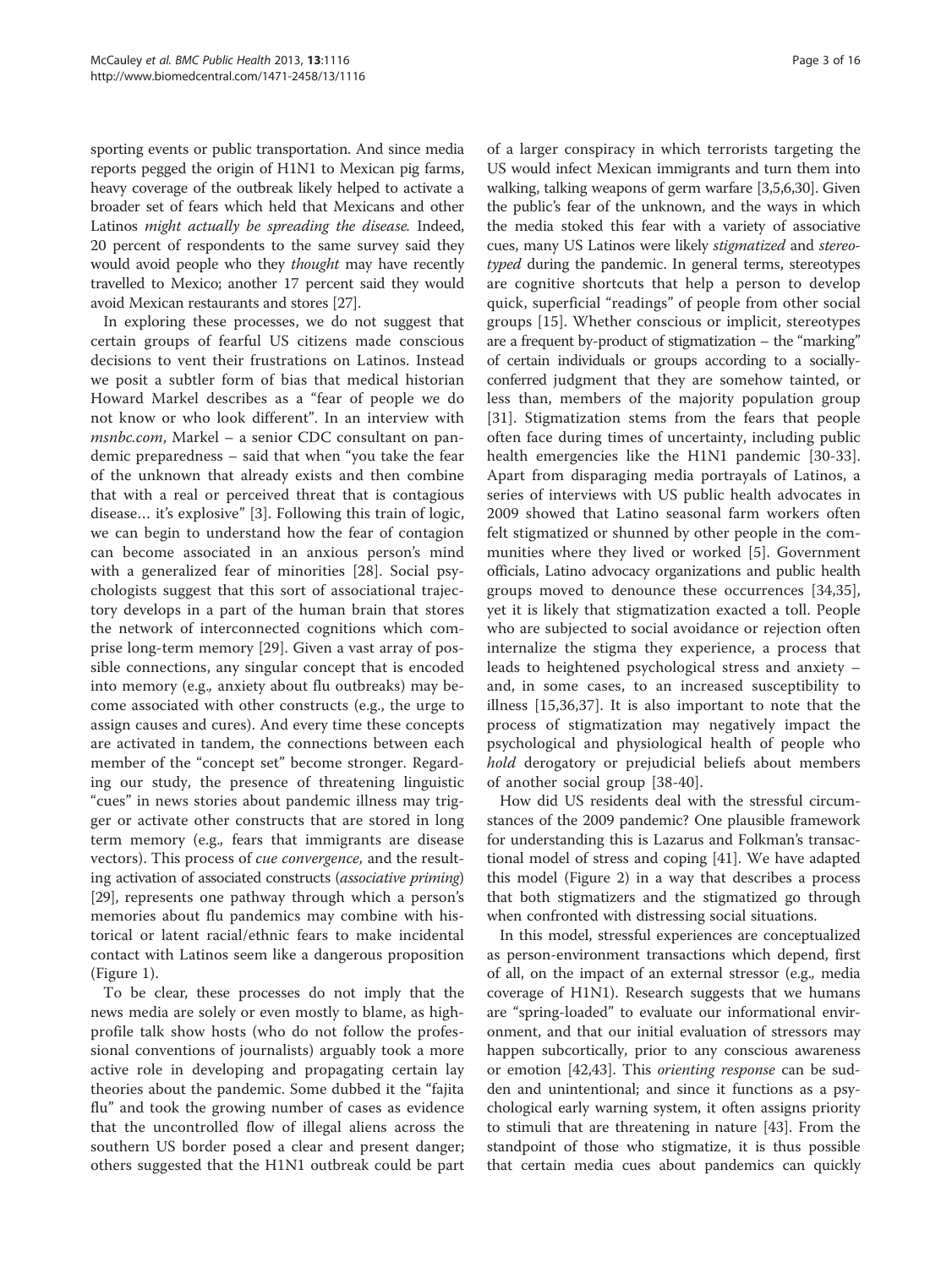<span id="page-4-0"></span>

activate elements of historical or latent stereotypes about Latinos that are stored in long-term memory – without any sort of conscious intent or present-day belief on the part of a person having this response [\[44,45](#page-15-0)]. These same media cues may activate a different sense of apprehension on the part of Latinos who have often, and in various ways, felt the burden of prejudice and discrimination during times of widespread social unease, including the early stages of pandemics.

The next step in our model is *primary appraisal*, in which individuals evaluate the demands of the potential stressor to determine whether it is important to their own well-being or the welfare of people they hold dear. When people judge the stimulus at hand to be irrelevant or benign, they spare themselves from psychological stress [[41,42,45\]](#page-15-0). But when a threatening event seems likely to produce negative consequences, their agitated response hastens a *secondary appraisal*. Here, people evaluate the resources they might use to mitigate the threat. During this process, individuals may evaluate whether their available *psychological* resources (e.g., self-esteem, optimism, self-control), personal resources (e.g., income, education, occupational status) and social resources (e.g., family resilience, social support, ingroup identification and evaluation) will help them to stay resilient in times of danger [[33,46](#page-15-0)]. During secondary appraisal people ask, in effect, whether they have what it takes to manage the challenges of a threatening circumstance [[41-43](#page-15-0),[45-47](#page-15-0)] (Figure 2).

When individuals go through primary and secondary appraisal, yet continue to experience the stressor in a threatening manner (e.g., because of a steady stream of H1N1 news) they experience psychological stress and must find ways to respond. Our model of stress and coping acknowledges the distinction between involuntary responses to stress and voluntary coping responses. Regarding the first category, people may have involuntary emotional, behavioral, psychological and cognitive responses to stress that do not serve to regulate stressful experiences, including physiological and emotional arousal, rumination and intrusive thoughts, and impulsive actions. Whether conscious or unconscious, these responses "are experienced as being largely outside of the person's control" [[48\]](#page-15-0). Coping, on the other hand, denotes "conscious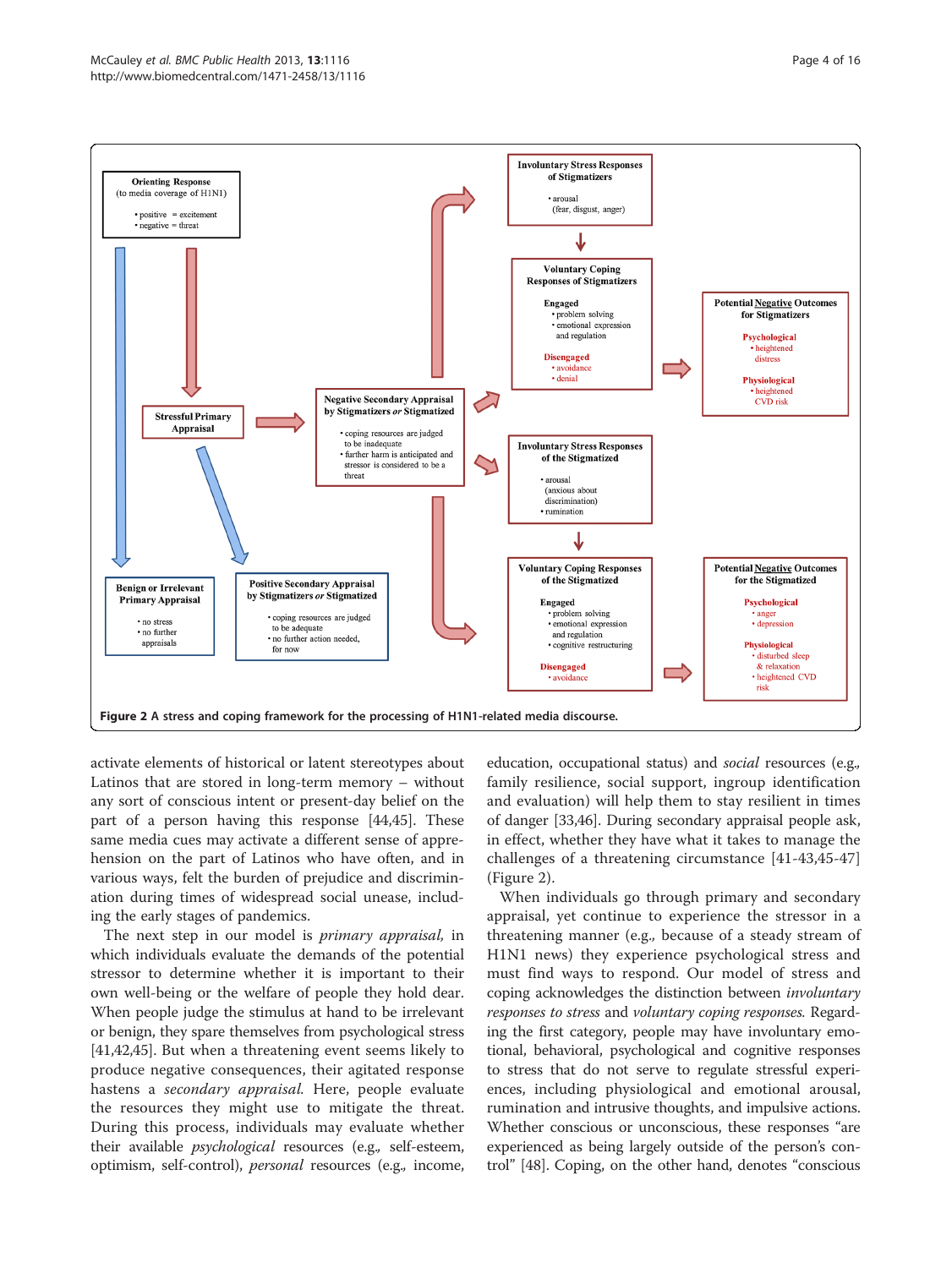volitional efforts to regulate emotion, thought, behavior, physiology and the environment in response to stressful events or circumstances" [[48](#page-15-0),[49](#page-15-0)].

If the resources a person can draw upon seem sufficient for dealing with a stressor, that person may select a *positive-engaged* coping strategy<sup>b</sup> such as problemsolving, finding a good balance between emotional expression and emotional regulation, or cognitive restructuring – a strategy discussed more thoroughly in our Results section. To give an example of a positiveengaged problem-solving strategy, a White person who is troubled by the prospect of Mexico's role in the H1N1 outbreak – but confident in his/her ability to cope – may reduce stress by learning all that he/she can about the virus through respectful conversations with Latino acquaintances. But if news coverage of the outbreak stimulates a threatening response, and the individual does not feel up to the challenge, that person may choose a negative-disengaged coping strategy such as avoiding or denying the problem, or antagonizing people who seem threatening (e.g., Latino restaurateurs or travellers who have just returned from Mexico). Members of traditionally stigmatized groups may also employ the whole range of voluntary and involuntary responses to stress. Of special concern to public health practitioners, people who feel stigmatized during pandemic outbreaks may turn inward or isolate themselves from social contact, making it more difficult for them to receive appropriate medical care  $[11,12]$  $[11,12]$ . Finally, we suggest – by inference, not empirical evidence – that the strategy a person chooses for coping with a public health crisis will ultimately have an impact on disease susceptibility and health outcomes (Figure [2](#page-4-0)).

In this study, we will demonstrate the ways in which public health officials can recognize and understand the potentially harmful dynamics that underlie the stigmatization process during pandemic outbreaks. Specifically, we will utilize the model of stress and coping outlined above to inform an exploratory analysis of five focus group sessions conducted in New England during the H1N1 outbreak of 2009. By revisiting these transcripts with an eye toward the structural elements of our model, we will highlight the primary and secondary appraisals of focus group participants following their exposure to media reports about the pandemic. We will show, in various ways, how the appraisals these people made are linked to the involuntary and voluntary responses that resulted. And we will show how recent research on the psychological makeup of stigmatizers and the stigmatized can offer guidance on the design of anti-stigma interventions whose effects may be longerlasting than traditional education-based interventions. This study makes no claim to generalizability in the broadest social-scientific sense. Instead, we follow Sim's

conception of theoretical generalizability [\[50](#page-15-0)], with the intention that our results will produce theoretically useful insights for others who may conduct future studies about stress and coping during public health emergencies.

## Methods

## Participants and setting

Our focus groups were originally conducted as formative research in support of a larger study of public health emergency preparedness (PHEP) communications. This project, which included a public opinion survey, sought to better understand the information sources people used when developing emergency preparedness plans, the level of trust they had for various information sources, and the knowledge and perceptions they held with respect to the 2009 H1N1 outbreak. $c$  Participants were recruited through newspaper advertisements and flyers, and from the rosters of other projects undertaken by a major research institution in New England. The goal for each focus group was to recruit 8-10 participants, ages 25 and older, from diverse ethnic, racial and socioeconomic position (SEP) groups in the New England locations described in Table 1. A total of 46 participants were recruited for five focus groups (two in City A), with an even representation of both rural and urban residents.

A large proportion of participants came from low-SEP and underserved population groups (See Table [2](#page-6-0)) and a Spanish-language focus group was conducted in City C, where the Latino population comprised nearly 60 percent of the city's overall population. (Table 1) Participants ranged from 26 to 72 years of age and had educational levels from 4th grade to Bachelor's degree (Table [2](#page-6-0)).

Table 1 Demographic characteristics of cities/towns where focus groups were held<sup>\*</sup>

|                             | City A   | City B   | City C   | City D   |
|-----------------------------|----------|----------|----------|----------|
| Population                  | 600, 980 | 7,380    | 72,043   | 7,827    |
| Race/Ethnicity              |          |          |          |          |
| White                       | 56%      | 85%      | 49%      | 98%      |
| <b>Black</b>                | 24%      | 11%      | 5%       | 0.4%     |
| Hispanic                    | 16%      | 7%       | 60%      | 1.2%     |
| <b>Education</b>            |          |          |          |          |
| $>$ HS                      | 84%      | 82%      | 58%      | 84%      |
| $\geq$ College              | 27%      | 31%      | 10%      | 17%      |
| Income                      |          |          |          |          |
| Median HH Income            | \$48,729 | \$60,752 | \$27,983 | \$49,310 |
| Families < Poverty Level    | 17%      | 4%       | 21%      | 4.5%     |
| Individuals < Poverty Level | 21%      | 4%       | 24%      | 6.8%     |

\* Figures are based on 2000 and 2005-2007 US Census data.

\*\*Two of the five focus groups were held in City A.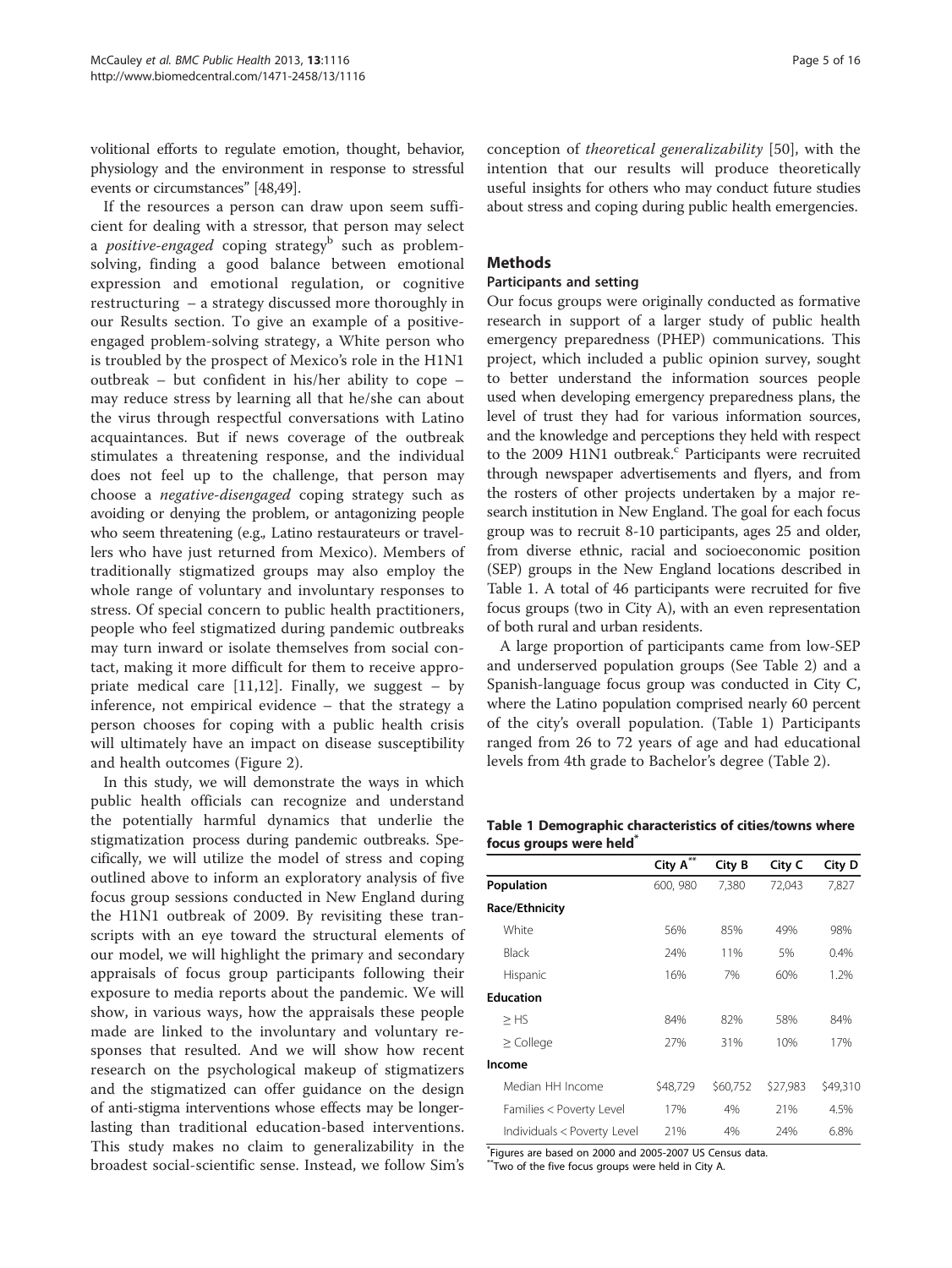|                    | City $A^*$     | City B    | City C         | City D                    | <b>Total</b> |
|--------------------|----------------|-----------|----------------|---------------------------|--------------|
|                    |                |           |                |                           |              |
| # of participants  | 16             | 9         | 10             | 11                        | 46           |
| Gender             |                |           |                |                           |              |
| Female             | 9              | 6         | 6              | 8                         | 63%          |
| Male               | $\overline{7}$ | 3         | $\overline{4}$ | 3                         | 37%          |
| Age                |                |           |                |                           |              |
| Range              | 27-61 yrs      | 32-70 yrs | 26-65 yrs      | 47-72 yrs                 | 26-72 yrs    |
| Mean               | 45 yrs         | 53 yrs    | 45 yrs         | 61 yrs                    | 51 yrs       |
| Race/Ethnicity     |                |           |                |                           |              |
| White              | 1              | 8         | X              | 10                        | 41%          |
| Black              | 13             | X         | $\mathsf X$    | X                         | 28%          |
| Hispanic           | $\overline{2}$ | 1         | 10             | $\boldsymbol{\mathsf{X}}$ | 28%          |
| Other              | $\mathsf X$    | X         | $\mathsf X$    | $\mathbf{1}$              | 3%           |
| Education          |                |           |                |                           |              |
| $<\mathsf{HS}$     | $\overline{7}$ | X         | X              | X                         | 15%          |
| <b>HS</b>          | 7              | 1         | 8              | 5                         | 50%          |
| $\geq$ College     |                | 8         | $\overline{2}$ | 6                         | 35%          |
| Income             |                |           |                |                           |              |
| HH < poverty level | 8              |           | $\overline{2}$ | 5                         | 35%          |

<span id="page-6-0"></span>Table 2 Participant characteristics, by focus groups

\* Two of the five focus groups were held in City A.

#### Focus groups

The focus groups, approximately 90 minutes in length, were held at locations that were easily accessible to participants. Following standard protocol, participants were welcomed to the discussion by investigators, informed about the purpose of the research and given a set of ground rules, including the expectation that they respect and listen to each other. Following a briefing on recording procedures, each focus group was audio-taped and transcribed. Most of our focus groups (Cities A, B & D) were conducted in English by a cultural anthropologist with extensive experience in facilitating focus groups. The group in City C was conducted by a Spanish-speaking moderator who also has extensive experience in focus group research. (See Additional file [1](#page-14-0) for a copy of our focus group script).

#### Analysis

Transcripts were analyzed according to a standard comprehensive qualitative analysis method, which involved a three stage coding process. In the structural coding phase, the principal analyst coded textual elements in each transcript that corresponded with the ways in which our respondents first encountered H1N1-related stressors, appraised the attendant level of threat, and developed strategies to try and mitigate the threat. This portion of the analysis was enhanced by the use of NVivo (QSR International), a state-of-the-art ethnographic data management software program. The second wave of analysis followed the immersion/crystallization method [\[51\]](#page-15-0), a process that involves immersing deeply in key portions of the coded data – then backing away from it at regular intervals for the purpose of reflection and second-level theme formation. When this wave of coding was complete, revised output reports from NVivo were generated and scrutinized. All authors reviewed the results of these coding processes and contributed to the comprehensive summary of qualitative findings detailed in the next section.

#### Ethics and consent

The Institutional Review Board at the Harvard School of Public Health determined that the focus groups conducted for the present study were exempt from any regulations pertaining to the conduct of research on human subjects. All focus group participants completed appropriate consent forms and each was paid an incentive for his or her participation.

#### Results

Twelve themes emerged in the final wave of coding, with most of them appearing at distinctive points in the stress and coping trajectories of our focus group participants (Table [3\)](#page-7-0).

## Orienting responses and primary appraisals "What are we in for?"

The initial orienting responses that people have to a stimulus are "rapid and automatic" – quick reflexes that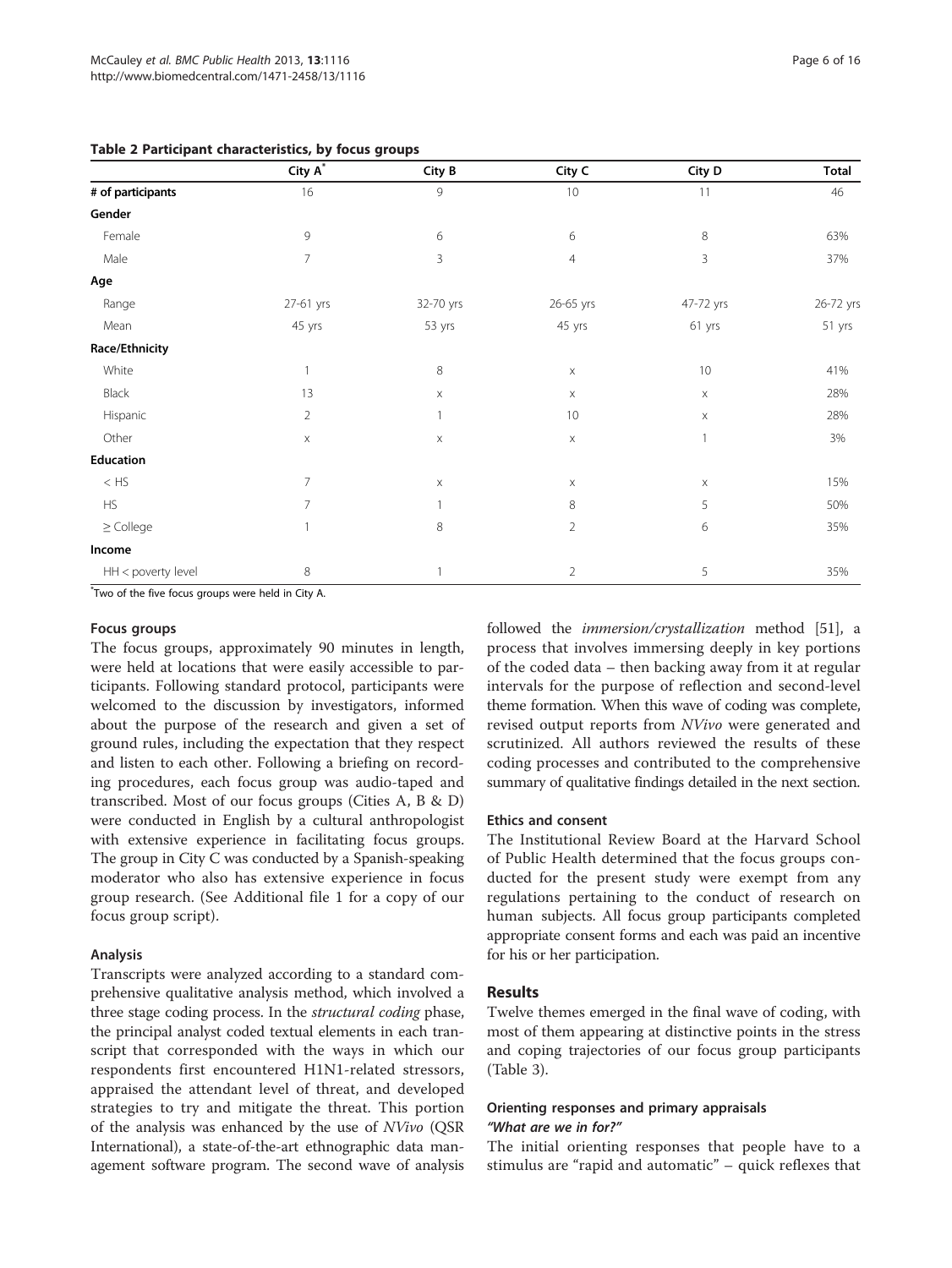#### <span id="page-7-0"></span>Table 3 Summary of study themes

|                                        | <b>Themes</b>                 | <b>Examples</b>                                                           |  |
|----------------------------------------|-------------------------------|---------------------------------------------------------------------------|--|
| Primary appraisals                     |                               |                                                                           |  |
| Stressful                              | What are we in for?           | "I don't know what I would do if anyone in my family got sick"            |  |
|                                        |                               | "Even the young and normally healthy people are getting sick"             |  |
| Secondary appraisals                   |                               |                                                                           |  |
| <b>Positive</b> ("meet the challenge") | Plans and Precautions         | "Taking precautions against viruses is just part of my routine"           |  |
| Neutral                                | It's not so bad               | "I never get the flu, so I really wasn't concerned"                       |  |
| Negative ("threatening")               | Nobody Knows"                 | "I don't think anyone has a full understanding of this flu"               |  |
|                                        | It's In The Air               | "H1N1 is in the air. If you're exposed to it, you will get it"            |  |
|                                        | Isolation                     | "We're isolated in my neighborhood/We don't know, or help, each other"    |  |
| Coping strategies                      |                               |                                                                           |  |
| No Stereotype Discussed                |                               |                                                                           |  |
| Positive-engaged                       | Too Much News, Too Many Germs | "Now, I'm more alert as to how you can catch germs"                       |  |
| Negative-Passive                       | Who Can I Trust?              | "I think the government is just tryin' to get people worked up"           |  |
| <b>Stereotype Discussed</b>            |                               |                                                                           |  |
| Positive-engaged                       | Protection, not Isolation     | "Take precautions, but live your life and care for people in need"        |  |
|                                        | Raising Consciousness         | "Widespread fear has economic consequences - especially for Latinos"      |  |
| Negative-Passive                       | Subtle Stigma                 | "Is our lifestyle 'cleaner' than the lifestyle in Mexico?"                |  |
|                                        | We've Heard This Story Before | "Americans are not very sensitive to minorities during disease outbreaks" |  |

"assign an initial processing priority through the allocation of attentional resources" [\[43](#page-15-0)]. Our focus group data do not contain direct evidence of this cognitive early warning system. But they do contain evidence of primary appraisals, the initial analyses in which people decide whether the stimulus at hand (i.e., news about the flu outbreak) is threatening to themselves or someone they care for. In our study, most of the primary appraisals we could discern were stressful in nature. Take the comments of these two participants, for example – first a White woman from a rural community, then a Black woman from a major city.

I remember the first outbreak of the swine flu, and I'm like, "Oh, crap!" When they're talking about it crossing the borders and all of that… I mean I, too, am very concerned.

You know, I, I just panicked, you know, because I don't know what I would do if… you know, anybody in my family was sick with the swine flu.

Reactions like these are hardly surprising, as primary appraisals are often based on information that is seemingly dangerous – and incomplete. And since these appraisals are often suffused with negative emotion, it is also no surprise that our participants would focus on news about severe cases and rapid propagation.<sup>d</sup>

F: 'Cause usually when you get an outbreak or something like the flu, or something that kills people, they always say it's little babies or older people… But then we're seeing like healthy people, you know, people who are in, um…

## M: …in the best of shape.

F: Yeah, and… who were, you know, younger. And it was still… they were still gettin' very sick from it. So that was kind of scary, because it was, like, across the board.

# Secondary appraisals

#### "Plans and precautions"

Secondary appraisal occurs when anxious individuals evaluate the availability and effectiveness of the resources they can muster in dealing with the perceived threat. Some participants from City B, which had the highest mean levels of education and income in our sample, felt reasonably safe since health officials, public safety officers and other civil servants had already made effective public communications about their plans for containing a flu outbreak. At least some participants in all of our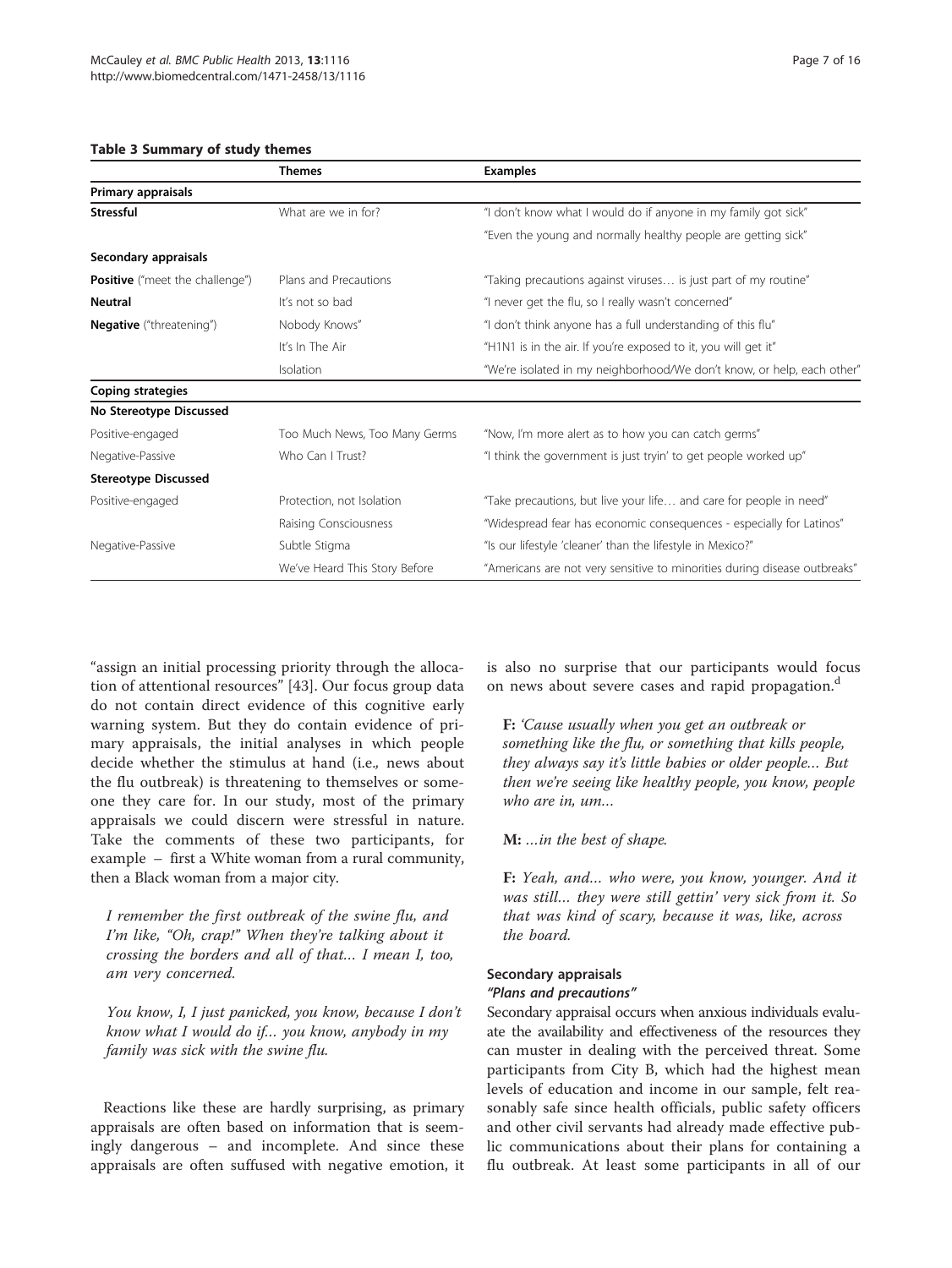study locations felt they could stay reasonably safe by simply following the precautions mentioned by journalists, healthcare providers and other sources.

One woman from City A, a large urban area, noted that her occupation prepared her quite well for the task of warding off viruses.

And generally, it's part of my routine, because I work with kids. So, everything that I touch… as soon as I move, I gotta' wash it. So it's like, when that outbreak came out? It was like nothing new. We were always doing that.

#### "It's not so bad"

Some participants made neutral appraisals of H1N1, taking note of the pandemic but concluding that no action was necessary. Three people from City A reasoned that while other people were vulnerable to H1N1, they would probably be OK. And a woman from City D, a small, rural community, was among several participants who expressed only minimal concern, saying the outbreak was not as bad as other people might think.

Since I never have the flu, you know, I really wasn't concerned. Then I listened a little more… 'cause I figured all the amount of people that have had it, and the few people that have died from it… it's all relative. And I'm really not that concerned.

#### "Nobody knows"

However, most people in our focus groups made negative secondary appraisals, judging that their coping resources might not be enough to keep them healthy. In City A, where income and education levels are comparatively low, participants in one focus group had trouble comprehending all the fast-breaking details about H1N1. Some members of this group blamed the situation on health experts and news reporters who failed, in their view, to provide enough useful information.

F1: I don't think we got the full understandin' of the swine flu. And people can't get over it.

F2: I don't think they have a vaccine for it.

M1: I don't think they have enough.

F3: Yeah, they prompt us sayin' that they did. But they… they really don't. They haven't figured it out how to make it yet.

And a man from the other focus group in City A said the flu outbreak shook his sense of confidence that

biomedical scientists even know how to protect the public from harm.

You know, we have kind of the top scientists and everything in the world… It amazes me that we can do so much for other countries and come up with so many different things for them. But somethin' hit at home, we are completely baffled and lost with it.

## "It's in the air"

Some focus group participants from City  $C$  – all Latinos of Dominican descent – also felt the H1N1 outbreak might overwhelm their ability to cope. On the whole, people in this group were quite knowledgeable about the ways in which flu is transmitted, noting that viruses are simply "in the air" and that there is little that a person can do to hide from them.

#### "Isolation"

Even more important, people from City C were afraid that in responding to the threat of H1N1, healthcare workers and government officials would actually deepen the sense of physical and social isolation they already felt. As members of an immigrant culture that is defined, in part, by the fear of arbitrary deportation, these people were naturally wary about the impacts of medical quarantine. In particular, some of the women in this group feared the disease could wreak havoc in their tightly-knit community – if health officials required, for example, that they care for infected children at home.

And some older members of this group were painfully aware that social support - a key factor in resilient responses to pandemic disease – was not available to them in the United States in the same way they encountered it back home.

M: If a method was available – a neighborhood, a club where people could get reunited, and get to know each other better, and talk – then you would know the people in your neighborhood… share together, you understand me? But each person lives isolated one from the other in their rooms. You enter your house and lock yourself, and no one knows each other most of the time.

F: Because we are afraid of each other.

M: That is what is happening, that sometimes there isn't friendship. There are no friends or anything because we don't believe each other.

### Coping strategies and other responses to stress "Too much news… too many germs"

When people continue to perceive environmental stressors as threatening despite their available stores of mitigating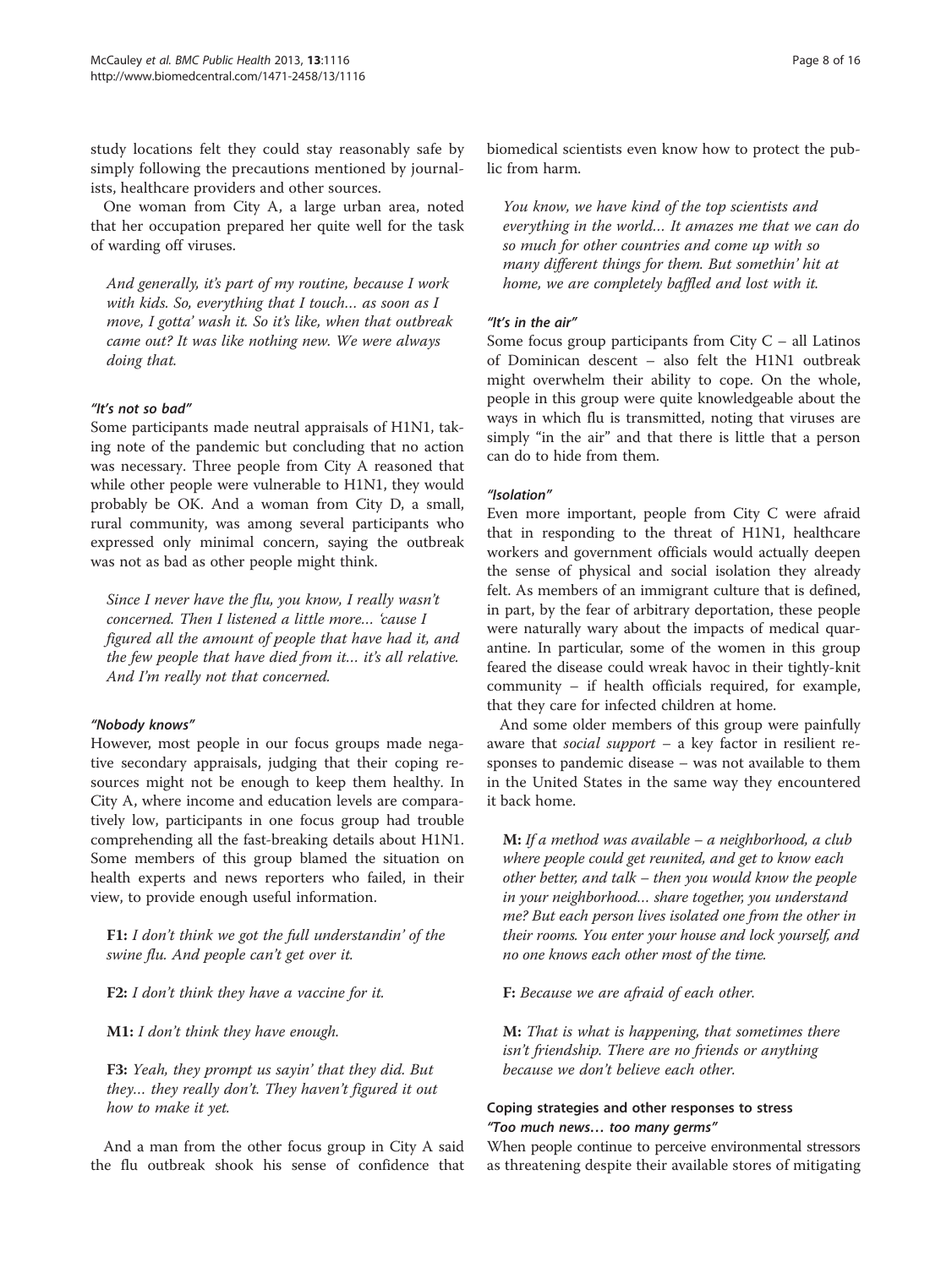resources, they search for ways to respond – to manage the negative emotions they experience or, perhaps, to alter the stressful circumstances that cause these emotions in the first place. Some focus group respondents seemed unable to find enough resources to calmly address the challenges of H1N1, and coped by simply avoiding news coverage of the pandemic. And some coped with the glut of H1N1 news in ways that suggested a pre-existing set of compulsive behaviors designed to keep themselves, and their families, germ free – perhaps, as a means of diverting their attention from the constant barrage of H1N1 news. For example, a group of women in City D developed an impromptu checklist of items that should always be cleansed with antibacterial lotion or wipes, including telephones, shopping carts, money, pens used in public – and, in some cases, visitors to one's home.

#### "Who can I trust?"

Some anxious respondents became overwhelmed by the sheer amount of information available about H1N1, and by the fact that news coverage of the outbreak contained a fair amount of conflicting information. In some cases people seemingly drifted into a state of denial about the significance of an H1N1 pandemic. According to this elderly White woman from City D, too many people were making a fuss about the pandemic – "saying this and that" until it all seemed like so much noise.

And I think the… the government is puttin'… puttin' things into peoples' mind… [Along] with a lot of other things, I think the government is just tryin' to get people worked up.

An African-American woman from City A, who listened more carefully to the news, complained about mixed messages from the highest echelon of federal government.

Other people were sayin', "Oh, it's safe. It's … I'm not gonna' worry about it. And then Joe Biden comes on and he's sayin' "I'm not gettin' on a… if it was my family member, I'm not… I wouldn't put 'em on a plane, or train or anything." So then you're like, "Well, who am I supposed to believe?"

At one level, these comments provide evidence of an involuntary sort of rumination about the ultimate meaning of conflicting news reports. At another level, they suggest a fraying of trust for some focus group participants regarding the ability of government officials to adequately protect US residents during pandemic flu outbreaks – or, at very least, to communicate with them in a manner that is clear, concise, and sufficiently useful.

#### "Subtle stigma"

Many people in our groups were skeptical about traveling to Mexico anytime soon. In most cases they simply shared an understandable impulse to stay away from the epicenter of a threatening disease. But the tone of the discussion shifted, at times, in ways that suggested an aversive response – a subtle form of stereotyping with respect to Latinos, including the propagation of lay theories about differing lifestyles in the US and Mexico. One interesting thread developed in the focus group that met in City B (small town, high SES, mostly White) when an anxious woman grilled another participant – a local health official – about the severity of the 2009 pandemic.

F: The mass amounts of people dying. It's, it goes back to my whole thing of… why is it that this country [USA] didn't have the amount of deaths that other countries did? Are we doing something different? Are we more, um… do we have better resources through the CDC or something…

M: We have… we have better resources.

F: …to do that? But… how could we use that to be able to, to… to keep that from being as bad as, per se, Mexico the NEXT time it comes around… if it does?

At another point in the discussion, this same woman confessed a sudden aversion to continuing with routine family outings at restaurants and other public facilities in a large city, located about an hour's drive away.

I kind of looked at it and said, "Well you know somethin'? That, that little evening out doesn't have to happen this month or next month. We can push it off and wait… till later."

Taken as a whole, these comments provide evidence of the speaker's desire to avoid uncomfortable feelings about the threat of contamination – first by favorably comparing her own social reference group (i.e., "White America") to that of people who live near Mexican pig farms, and then by physically avoiding places she deemed to be risky. The lone Latino participant in City B listened attentively to these comments and offered a bit of "pushback" regarding the economic impact of such behavior on restaurateurs and other Latino businessmen.

#### "We've heard this story before"

When studying stigmatization and other impacts of social stratification, it is important to understand the ways in which historical context may shape a person's views of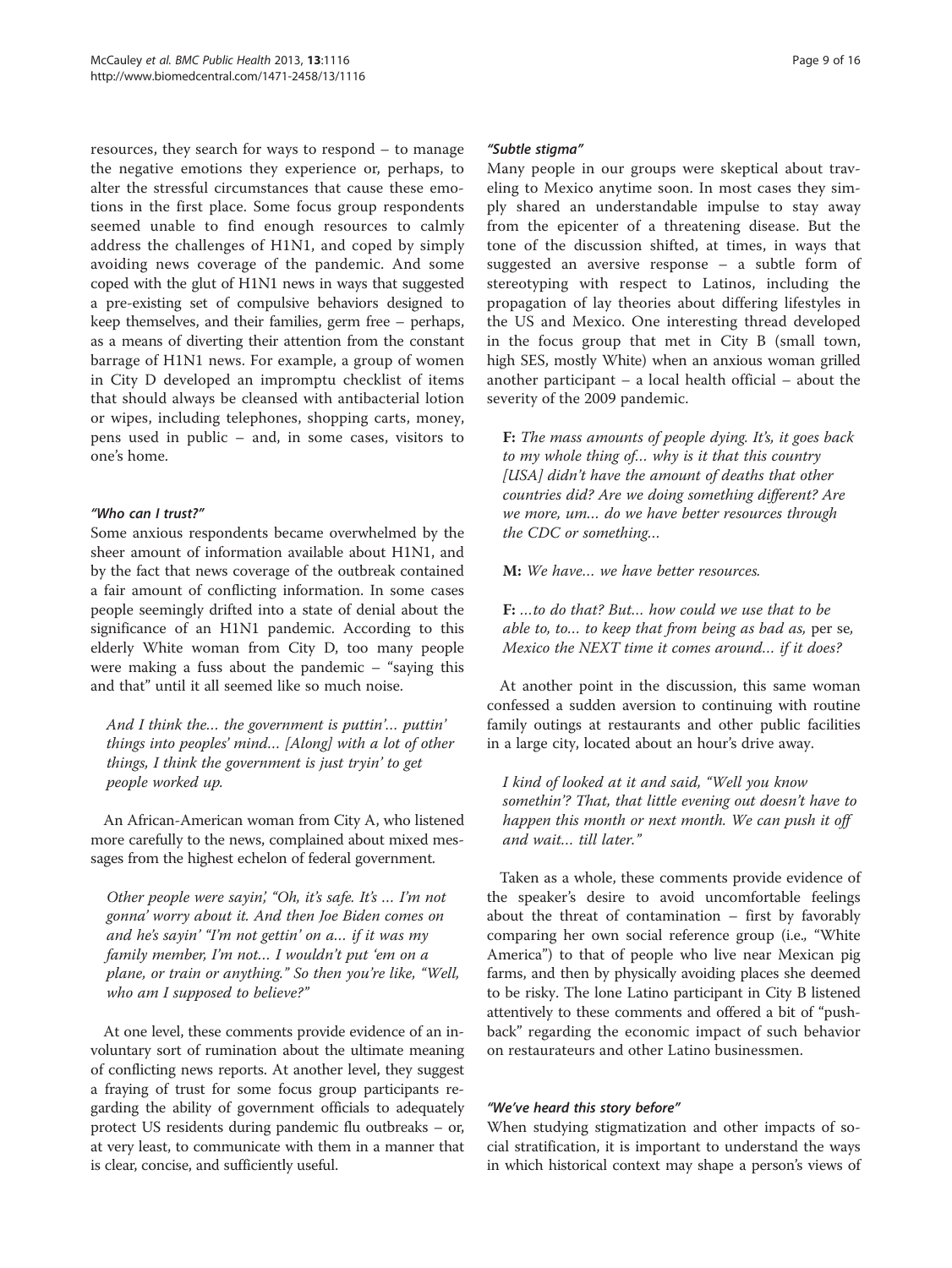present-day experiences [[52](#page-15-0)]. For instance, several Latino participants in City C spun a fascinating thread of discussion when asked about their information-seeking habits during the 2009 pandemic; indeed it was the first of two instances in which Latinos showed evidence of cognitive restructuring [[48,49\]](#page-15-0). In the example that follows, this sort of restructuring helped people to redefine an unpleasant situation in a culturally-relevant manner that, in the end, also helped to mitigate stress. One man said he had learned on the Internet of a 1982 outbreak of African swine fever (ASF) in his native land. ASF is extremely lethal for pigs and US agricultural officials – fearful the disease would spread, and then decimate the US pork industry – worked with Dominican and Haitian officials to exterminate hundreds of thousands of infected native pigs [[53,54](#page-15-0)]. This fact did not escape the attention of other focus group members.

M1: All of the pigs. It finished off everything, and they had to bring in a new race. And that is how all of the pigs, the tumaron and the black one…

#### F1: And the black one.

M1: It finished everything and a new type of white pig came in.

F1: Americans.

F2: Another race.

M1: American ones, another race. So say… well, if this time we can't finish all of the people… [Everyone laughs]

At this point, a female participant said her mother, formerly a pig farmer, believed the "swine flu" of 2009 was not new – that it was, in fact, the very same disease that ravaged native Dominican pigs in the late 1970s and early 1980s. Though this argument is literally untrue, it offers an important fulcrum for analysis. ASF is not the same as H1N1, most notably because the ASF virus has no direct impact on humans [\[54](#page-15-0)]. Still, it is undeniable that some Dominican and Haitian pig farmers lost a significant portion of their livelihood because of a disease outbreak in which US officials helped to kill thousands of native pigs. Thus, focus group participants in City C used memories of the ASF outbreak as a cognitive shortcut for understanding the social hazards they might face during an H1N1 outbreak in the United States. By intimating that "we (Latinos) have seen this (American) flu before", they were able to bring a sense of shared meaning to the task of coping with a threatening circumstance whose solution seemed to lie beyond their control.

#### "Protect yourself but use common sense"

To be sure, our focus group participants – especially those who lived in low SEP, urban settings – also engaged in positive coping strategies, using a blend of problemsolving and appropriate emotional expression. Several people showed a deep empathic streak upon hearing initial reports of the flu pandemic, including an African-American man from City A who wondered if international health agencies would be able to supply Mexican citizens with face masks that did a better job of filtering viruses. Closer to home, some participants noted awkward moments at church, where nervous preachers advised against friendly contact – and were promptly ignored. Latinos from City C spoke about their efforts to balance flu prevention measures with the practical demands of social life. And two women from City A launched a spirited bit of push-back against the prevailing US culture of germ phobia, noting that children who grow up "playing in the dirt" have healthier immune systems than those who are raised in a sanitized "bubble".

#### "Love God, then call 911"

One brief, but fascinating exchange provides a glimpse of a potentially resilient strategy, a bit of cognitive restructuring that Latinos in City C apparently use when coping with public health emergencies. It began when the moderator asked "How are you prepared?"

M1: Well because I always think that there is a special protection over me that comes from [God] the Father.

F1: That's true.

F2: Amen.

M1: I'll always feel safe. Yes.

Moderator: And the rest of you? Do you know what to do in case of an emergency?

F1: Love God.

F2: Love God and then call 911.

F1: God can make a miracle right there.

This passage offers a glimpse of a Latino-American coping style that Florez et al [[55](#page-15-0)] refer to as  $destino - a$ deep sense of conviction that one can overcome any obstacle in life by combining the grace of God's blessings with a healthy dose of self-efficacy and hard work. The destino narrative, which surfaced frequently in the City C focus group, stands in contrast to the commonly-held view that US Latinos approach a variety of intractable health problems with a fatalistic attitude. Latinos in our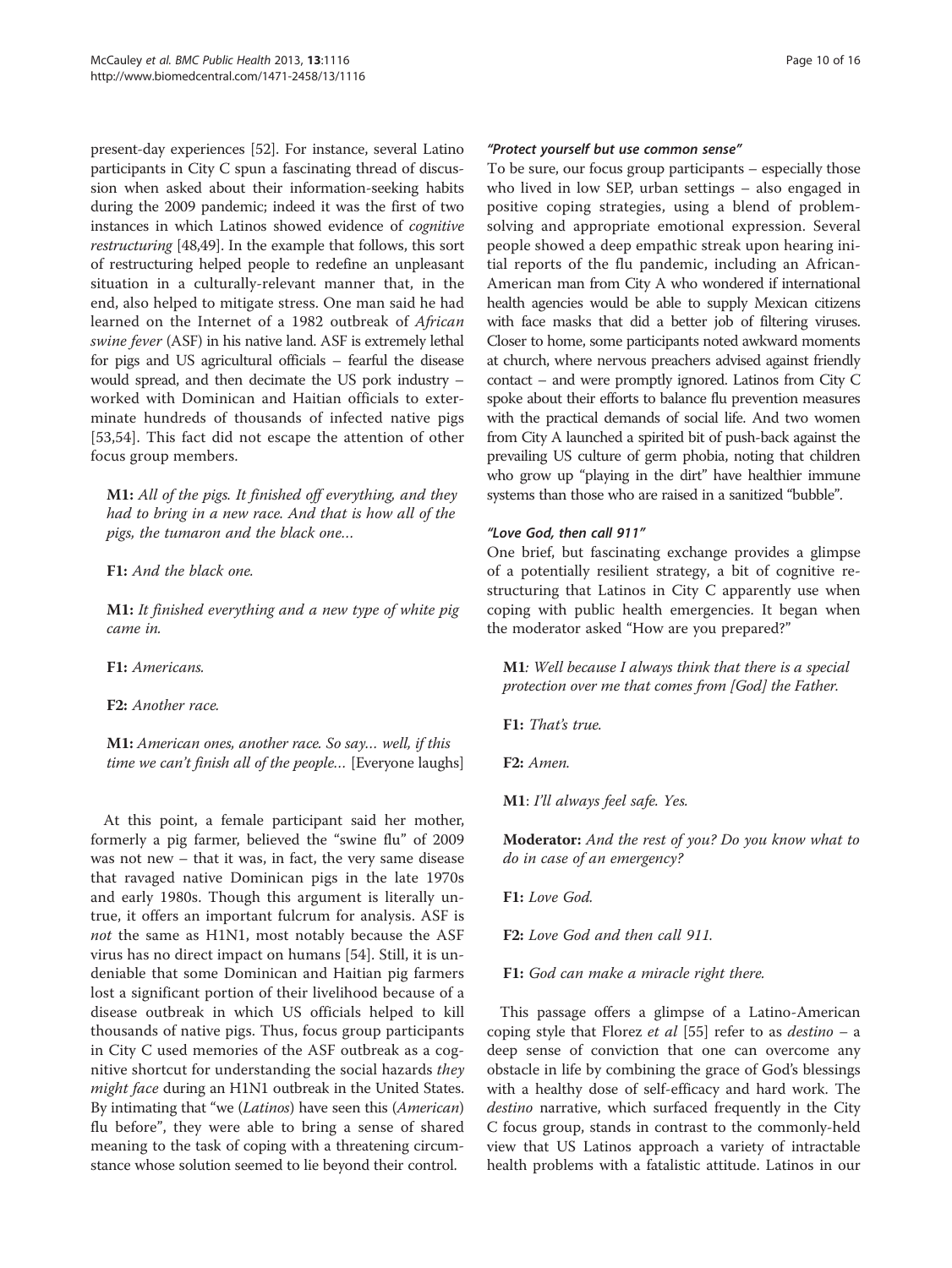focus groups showed no signs that they would "give up" when faced with the challenges of H1N1, or with the attendant difficulties of stigmatization. Armed with the belief that "God helps those who help themselves", they spoke of many ways in which their abiding faith in a higher power helped them to meet and surmount many of life's challenges. In this manner, they were able to reduce the impact of the emotional arousal that followed heavy media coverage of the flu pandemic.

#### "Raising consciousness"

Finally, several participants responded positively, and adaptively, in discussions that focused directly on the flu-related discrimination that Latinos sometimes faced in 2009. The best example comes from City B, where the "anxious participant" described above joined a highly charged interaction between two other members – and got more than she bargained for in return. It began with an observation by the lone Latino member of this otherwise White group that the media were unjustly hatching "theories" that blamed the spread of H1N1 on people born south of the US border.

M1: Blame it… blame it on Mexico, not us.

F1: Right. That's right. And I think that's…

# F2: We're blamed enough. We don't need any more! (Chuckles)

F1: With the number of people that, that I had a conversation with, you know, the general thought was: "Oh, yeah, it came from Mexico, and they just don't have the regulations like we have on meat and food." And, you know, "We're on top of things here in the United States. It can't possibly touch us." And that's where the disillusioning piece comes into play. And if that helps you to sleep at night… well, I don't know. I'm not so sure that that's a good, right way to handle that.

In effect, the defensive comments of the anxious woman – which appear above in bold-faced type – triggered a quick response by another White woman in the group, who spoke about the unforeseen consequences H1N1 stigmatization in a manner that was emotionally balanced and appropriate. Later, the Latino businessman who started this conversation highlighted the possible impacts of subtle or implicit stereotyping.

I mean, right here we have an example of [a restaurateur who] lost revenue because a trip that [F2] normally takes into [City A] to do something, she chose not to do. And, and that's happening… because people

are concerned about what happens at the restaurant. Yeah, we're talking health here… but definitely, an impact on the economy.

These exchanges in City B are significant because of the unexpected opportunity they offered participants to actively confront and contest certain implicit racial/ ethnic biases that link Latinos to the spread of H1N1. This narrative took shape based on the comments of the group's only Latino member, a well-educated and well-traveled businessman. Safe within the confines of the focus group setting, he had an opportunity to voice his concerns calmly and effectively – a discursive avenue that is often unavailable to members of racial/ethnic minority groups when discussing these matters in public.

#### **Discussion**

Our study has attempted to explain the ways in which two separate strands of concern about disease, and the "exotic others" who threaten to spread it, came together in the spring of 2009 to make it seem as though Mexican and other Latino immigrants were largely responsible for the spread of H1N1 onto US soil. It has also attempted to explain the ways in which some US residents either created, or coped with, the stigmas and stereotypes that soon became evident in this charged emotional environment. Our focus group data do not contain direct evidence of the involuntary stress responses that developed when participants first encountered news reports about H1N1. But comments about primary appraisals – their initial assessments about whether H1N1 would pose a threat to themselves or to loved ones – suggest that most participants did become emotionally aroused by H1N1 news. There were subtle differences in the precise kinds of stress these people mentioned, depending on their race and ethnicity. For instance, we found little evidence that Latino participants first considered the spread of H1N1 to be a significant threat to themselves or their loved ones. It is possible that respondents from City C found it difficult to discern such a threat, given the many stressors that people in their community face on a daily basis. Some Whites, on the other hand, became aroused by H1N1 news in a manner that suggested fear, disgust and anger. In terms of secondary appraisals, our focus group participants reported having more negative experiences than positive ones – and this trend was most pronounced among Latinos. While they did not perceive an immediate or outsized threat from the flu, these participants did question whether they had enough resources to combat it – noting the ubiquity of airborne viruses and the lack of social support mechanisms in the event that one actually becomes ill.

In terms of voluntary coping strategies, both Whites and Hispanics addressed their anxiety over H1N1 news,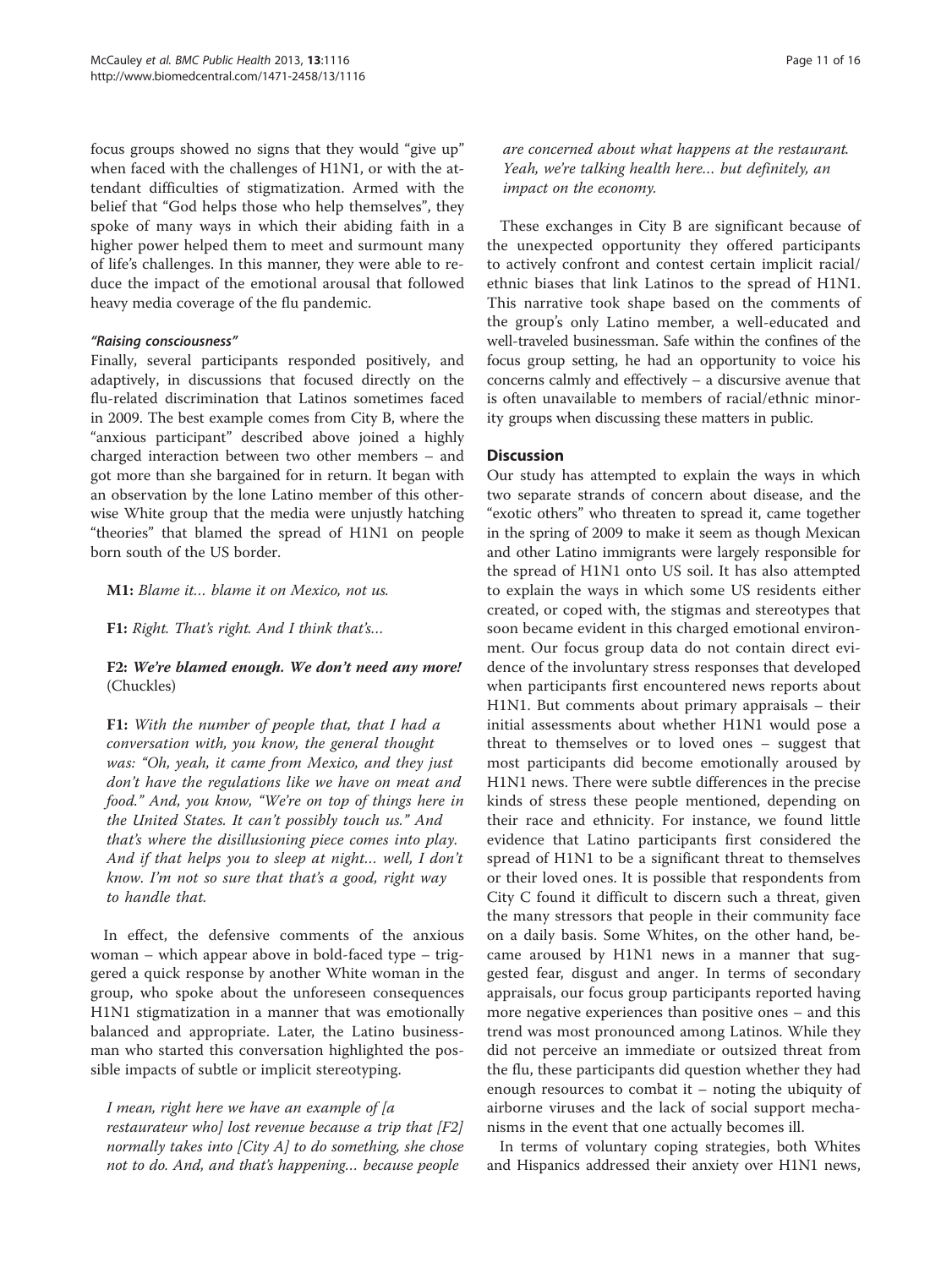at times, through affirmative problem-solving strategies. People from both groups also made conscious efforts to balance their desire to express feelings about H1N1 with a perceived need to do so in an even-handed way. When focus group discussions did not focus on flu-related stereotypes or stigmas, Latino participants reported much greater use of positive-engaged coping strategies than Whites or Non-Hispanic Blacks. When stereotypes were part of the conversation, Latinos reported fewer positive strategies and many more negative-disengaged strategies. This observation can be interpreted, perhaps, by way of reference to David Williams' assertion that we humans "tend to think with our hearts" – that the emotional context which surrounds sensitive public conversations has a powerful impact on whether participants feel empathy or antipathy toward people from other social groups.<sup>e</sup> Interestingly, Hispanic participants engaged in cognitive restructuring in order to make sense of H1N1 (and related stigma) within their own cultural framework. This allowed them to understand the prospect of presentday discrimination in light of their perceptions of historical discrimination at the hands of Whites. This coping strategy also became manifest when Latinos fused their sense of natural self-efficacy with strong religious beliefs, embodying the culturally-specific trait known as destino.

While our results cannot be broadly generalized, they do contribute to the scholarly literature in at least three important ways. First, our work corroborates other studies that describe the racial and ethnic tensions that sometimes lurk beneath the surface of public discourse on H1N1. Second, we demonstrate that two strands of social-psychological theory, cue convergence/associative priming and a transactional model of stress and coping, can help public health practitioners understand more clearly that disease outbreaks are social stressors – threatening stimuli that can activate a set of latent fears some people may hold about members of other racial/ ethnic groups. Finally, our work has implications for public health and emergency management officials who want to mitigate the impact of stigmatization during future outbreaks. It is important to note that antistigma interventions are not likely to curb this problem completely. Since subgroup identification is an important basis for sifting one's way through a sea of complex interpersonal interactions, it is likely that these interactions will always embody some sense "us" and "them" [\[31\]](#page-15-0). Despite this cautionary note, scholars of stigma – and of H1N1 stigma, in particular – do suggest certain fruitful possibilities for intervention. First, they maintain that local officials should make people in their communities aware of the prospects of stigmatization before the next pandemic hits. For example, they can teach their staff members about the harm that results from stigmatization; work with the media to tell their story in a way that does not

single-out one group or location as the "source" of disease; create mechanisms for the rapid portrayal of accurate information on disease risk; and ensure that people who feel stigmatized have a means of expressing their concerns [[15](#page-15-0)]. Second, other community and faith-based organizations should be reminded to transmit accurate messages that address people's concerns about getting sick; to actively work to mitigate harmful rumors and misinformation; and to model respectful and compassionate behavior when interacting with members of stigmatized groups [[56](#page-16-0)]. These guidelines speak to the acknowledged importance of building social and cultural-level processes into any intervention that hopes to address communitywide stigmatization [\[31,](#page-15-0)[57](#page-16-0)].

Many individual-level interventions have been developed to combat stigma against certain population subgroups, including people with AIDS or mental illness. In general, these interventions have focused on educating people about the impact of stereotypes and stigmas, and on ways in which people can overcome their fears of social out-groups through sustained contact with members of those groups. Recent reviews of these studies suggest mixed results, especially in terms of sustainable effects over the long term [[31,37](#page-15-0),[58\]](#page-16-0). However, one promising line of scholarship suggests the possibility of greater success with interventions that eschew traditional challenges to the "us vs. them" content of stigma and focus, instead, on enhancing the psychological flexibility of all parties involved. According to Masuda et al, psychological flexibility is "the process of engaging with private thoughts and feelings without trying to judge, evaluate, alter, fix, down-regulate or change them". These authors, and others, suggest that a psychologically flexible person is less likely to respond to negative thoughts or feelings with maladaptive coping strategies. Interventions based on these principles attempt to undermine the psychological impact of stigmatization for all parties involved by increasing mindfulness, acceptance and perspectivetaking – including the development of empathy toward self and others [[59](#page-16-0)-[63\]](#page-16-0). Efforts like these could be an important asset for local health officials who sense the need to develop in-depth, community-wide interventions. To be sure, it is difficult to imagine that any local health department could develop and deploy this sort of antistigma intervention without investing a great deal of time and energy beforehand on education and communitybuilding. But recent studies converge on an interesting finding that could indicate a hopeful future for such interventions – namely, that people from disadvantaged social groups are not the only ones harmed by stigmatization. For example, two studies by Masuda and colleagues suggest that stigmatization directed toward other people is positively related to the *stigmatizer's* own psychological distress [[40](#page-15-0)]. And Friedman *et al* have found that perceptions of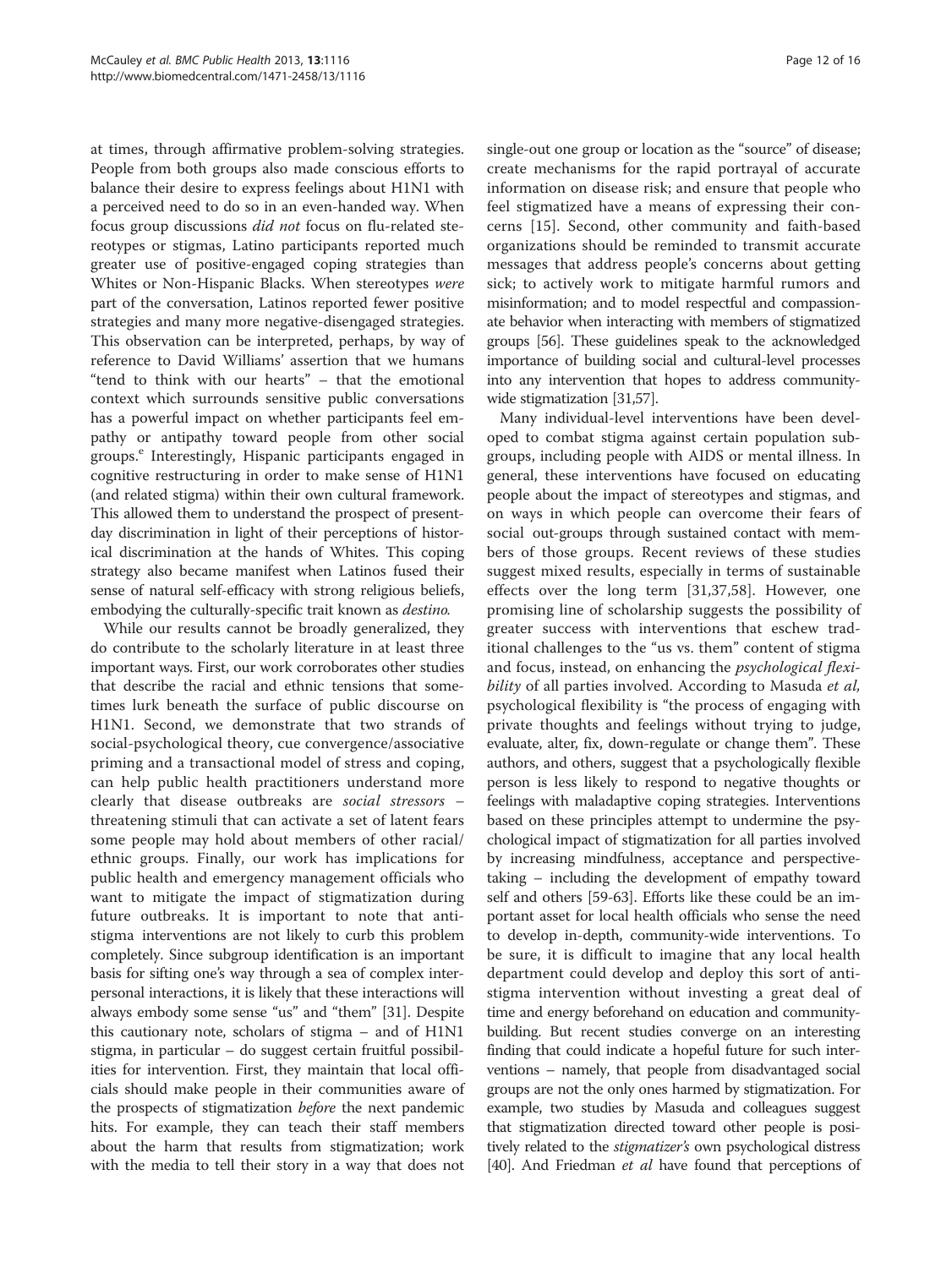"reverse discrimination" by White people may have significant health consequences, including the hastening of inflammatory processes that could increase the risk of cardiovascular disease [\[39](#page-15-0)]. Armed with this knowledge, public health officials could design campaigns that increase the motivation of stigmatizing groups to curtail prejudicial statements by saying, in effect, that "this hurts you, too!" This notion is consistent with one of the basic tenets of stigma theory, which suggests that "undermining the distance or distinction between self and others is an important process in stigma reduction interventions" [[40](#page-15-0)[,59](#page-16-0)]. It is also consistent with the long-standing observation that individuals who stigmatize must be motivated to change their ways "not only because it helps those that are stigmatized, but also because it is in one's own selfinterest" [[40,](#page-15-0)[64\]](#page-16-0).

With respect to traditionally vulnerable population groups, local practitioners should also take care to understand the particular coping resources that group members may soon be required to use; resources that may enhance their experience of self-control, optimism and social support. This is especially important when considering the case of Latino immigrants, as a prevailing backdrop of immigration-based stigma can hasten the choice of maladaptive coping strategies, including self-enforced social isolation. In addition, perceived discrimination and other psychosocial stressors may impact the body's ability to ward off viruses, or to gain full protection from antiviral vaccines [[65](#page-16-0)]. When the impact of stereotypes and stigmas is reasonably low, or when the prevailing social milieu permits open and frank discussion, Latinos and members of other disadvantaged groups can be quite resourceful in terms of protecting themselves from the flu, and in getting the support they need if they actually become ill. Here, the concept of destino seems important; suggesting, perhaps, that pandemic planners should direct more effort to supporting the religious and community organizations that can help local residents cultivate this resilient quality.

It is important to acknowledge the limitations of our study. Again, a small sample size means that our conclusions cannot be broadly generalized to other people and groups. And though we argue strongly for the validity of our results, we must note that they are based upon a fraction of the content available in our focus group transcripts; simply put, these groups were not designed to elicit discussion about stigmas or stereotypes. With all of this said, our study design was entirely appropriate for the task at hand. The focus group is an optimal research method for exploring people's knowledge and experiences in their own language [[66,67\]](#page-16-0). This enhances the validity of our participants' comments, since discussions about the stigma associated with H1N1 arose organically, without heavy-handed prompts from the moderator. Focus groups are also useful for examining people's

perspectives on sensitive topics, especially when participants might otherwise be marginalized in the realm of public discussion [[66](#page-16-0)-[68](#page-16-0)]. The conversation that developed freely between moderators and respondents, within the safe confines of a small group, allowed for "extensive probing, follow-up questions, discussion and the observation of emotional reactions" [\[67\]](#page-16-0). For all of these reasons, we feel confident in our choice of research methods and in the results they produced.

## Conclusions

Our study has highlighted some of the ways in which flu pandemics can be significant sources of individual and social stress. Apart from anxiety over personal and family health, and disruptions to jobs and social relations, flurelated stress can also lead to the stigmatization of marginalized social groups. Our data show how certain elements of stigmatization – perceived and actual – were present in four Massachusetts communities shortly after the onset of the 2009 H1N1 pandemic. And apart from simply illustrating these problems, the data also suggest ways in which public health and emergency management officials can anticipate and mitigate the negative impacts of future pandemics. Armed with a thorough understanding the racial/ethnic makeup of a community – including historical patterns of stress responses and coping behaviors during emergencies – local officials can develop community-wide efforts to prepare for the possibility of stigmatization and, in some cases, to prevent it. They can work with churches and community groups to communicate about the coming threat in a way that eases social tensions and helps members of traditionally marginalized groups to draw upon their own unique resources in crafting resilient responses to pandemic outbreaks. Recent studies have also shown the importance of anti-stigma interventions that go beyond simple community-wide education about stereotypes and prejudice, and developing these interventions should be a key focus of future research. In particular, it seems important to address the underlying social and psychological factors that permit stigma to surface and persist – hence, the importance of interventions that bolster the psychological flexibility of both stigmatizers and the stigmatized.

Community resilience during pandemics and other disasters is, in the words of Shoch-Spana, "a complex process of adaptation – a collective roll with the punches – that taps into a locality's social and material strengths" and communal stories [\[69\]](#page-16-0). The task of designing pandemic communication campaigns that work in harmony with these dynamics can be difficult, however, since it is not always clear that the residents who are most vulnerable – in terms of health status, socioeconomic position (SEP) and health literacy – can access, understand and act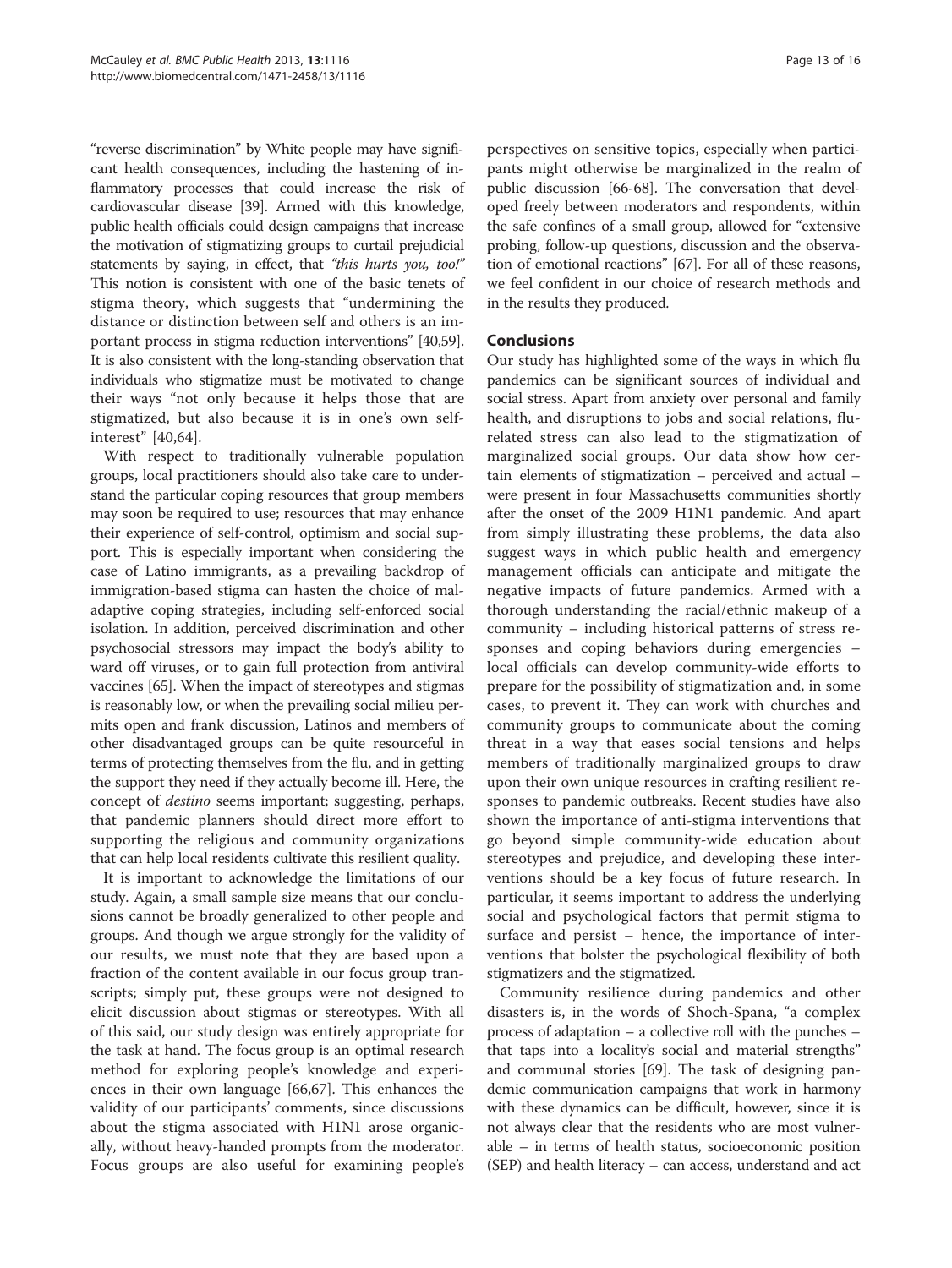<span id="page-14-0"></span>upon credible information about the risk of contracting the disease [\[22\]](#page-15-0). For example, people who live in high SEP communities may have access to better information about public health threats than people from low SEP communities. They may also be more likely to comprehend important health communication messages, and to take effective action based on preventive measures that are suggested. With these factors in mind, future research on stigma prevention might consider various ways in which public health practitioners can limit, or even prevent these communication inequalities when pandemics threaten their communities [[22,](#page-15-0)[70](#page-16-0)].

To protect the health of all Americans, public health officials must do more to combat the historical tendency to conflate the spread of infectious disease with the innate characteristics of foreigners and members of racial/ ethnic minority groups. When outbreaks occur, officials must hold this tendency in check until scientists are able to convey a more accurate picture regarding the etiology of the disease in question [[71\]](#page-16-0). Research on this and other communication problems during pandemic outbreaks will become increasingly important in years to come, as we strive for greater knowledge about the ways in which social and cultural forces influence the origin and propagation of disease. Armed with a better understanding of social vulnerabilities, we can develop pandemic planning policies that are more responsive to the basic human needs that arise during times of crisis [\[72\]](#page-16-0).

#### Endnotes

<sup>a</sup>In the present study, we use the terms *Latino* and Hispanic interchangeably.

<sup>b</sup>In labeling various coping strategies as positive or negative, we do not mean to pass judgment on any particular strategy or to imply that individual strategies are invariably good or bad.

See Viswanath K, Minsky S, Ramamurthi D, Kontos EZ: Communication under uncertainty: communication behaviors of diverse audiences during the H1N1 incidence of spring and summer 2009. Unpublished report, Dana-Farber Cancer Institute and Harvard School of Public Health, 2009.

 $d$ In the following sections, we use the letter  $F$  to refer to female focus group participants and the letter M to refer to males. In passages that reproduce dialogic interactions between three or more participants, we also use numbers to distinguish between various male and female speakers.

These comments come from a keynote address by David R. Williams titled Taking Action to the Next Level: Needed Steps to Effectively Tackle Social Disparities in Health. This address was given on September 27, 2012 at the Leading the Way Joint Conference in Milwaukee, WI, co-sponsored by the Medical College of Wisconsin

and the University of Wisconsin School of Medicine and Public Health. For more on Williams' assertions, see Pettigrew TF, Meertens RW: Subtle and blatant prejudice in Western Europe. Eur J Soc Psychol 1995; 25:57-75 and Williams DR, Jackson JS, Brown TN, Tones M, Forman TA, Brown K: Traditional and Contemporary Prejudice and Urban Whites' Support for Affirmative Action and Government Help. Social Problems 1999; 46:503-527.

## Additional file

#### [Additional file 1:](http://www.biomedcentral.com/content/supplementary/1471-2458-13-1116-S1.pdf) Focus group script.

#### Competing interests

The authors declare they have no competing interests.

#### Authors' contributions

MM designed the present study, was the primary focus group analyst, and conceptualized the manuscript. VV is Principal Investigator for the LAMPS project (see Acknowledgements); he supervised all aspects of the present study and provided scientific direction and guidance. SM is Project Director for the LAMPS study; she was responsible for study implementation and supervised data gathering throughout the focus group process. All authors reviewed MM's analyses and contributed to successive drafts of the manuscript. All authors read and approved the final manuscript.

#### Acknowledgements

This study was conducted as part of the "Linking Assessment and Measurement to Performance in PHEP Systems" (LAMPS) project funded by the Centers for Disease Control and Prevention (CDC) [#1P01TP000307-01]. Additional support comes from the NIH/NCI Harvard Education Program in Cancer Prevention and Control [R25 CA057713] and the Dana-Farber Farber/ Harvard Cancer Center. The authors also acknowledge Divya Ramamurthi, Emily Kontos, Michael Stoto, Elena Savoia and the Mayor's Health Task Force in Lawrence, MA for their contributions to our work.

#### Author details

<sup>1</sup>Department of Medicine, Medical College of Wisconsin, Milwaukee, WI 53226, USA. <sup>2</sup>Department of Social and Behavioral Sciences, Harvard School of Public Health and Center for Community-Based Research, Dana-Farber Cancer Institute, Boston, MA 02215, USA.

#### Received: 6 September 2013 Accepted: 25 November 2013 Published: 3 December 2013

#### References

- 1. Pappas G, Kiriaze II, Giannakis P, Falagas ME: Psychosocial consequences of infectious diseases. Gin Microbiol Infect 2009, 15:743–747.
- 2. Wagner-Egger P, Bangerter A, Gilles I, Green E, Rigaud D, Krings F, Staerkle C, Clemence A: Lay perceptions of collectives at the outbreak of the H1N1 epidemic: heroes, villains and victims. Public Underst Sci 2011, 20:461–476.
- 3. Alexander B: Amid Swine Flu Outbreak, Racism Goes Viral: Anti-immigrant Hatred Spreads on Talk Radio, Websites. [http://www.nbcnews.com/id/30467300/](http://www.nbcnews.com/id/30467300/ns/health-cold_and_flu/t/amid-swine-flu-outbreak-racism-goes-viral/) [ns/health-cold\\_and\\_flu/t/amid-swine-flu-outbreak-racism-goes-viral/.](http://www.nbcnews.com/id/30467300/ns/health-cold_and_flu/t/amid-swine-flu-outbreak-racism-goes-viral/)
- 4. Barrett R, Brown PJ: Stigma in the time of influenza: social and institutional responses to pandemic emergencies. J Infect Dis 2008, 197(Suppl 1):S34–S37.
- 5. Schoch-Spana M, Bouri N, Rambhia K, Norwood A: Stigma, health disparities, and the 2009 H1N1 influenza pandemic: how to protect Latino farmworkers in future health emergencies. Biosecur Bioterror 2010, 8:243254.
- 6. Washington J: Immigration Foes Link Flu to Mexican Threat Claims. [http://](http://seattletimes.com/html/health/2009163038_apusswinefluimmigrationdebate.html) [seattletimes.com/html/health/2009163038\\_apusswinefluimmigrationdebate.html](http://seattletimes.com/html/health/2009163038_apusswinefluimmigrationdebate.html)
- 7. DeBruin D, Liaschenko J, Marshall MF: Social Justice in pandemic preparedness. Am J Public Health 2012, 102:586–591.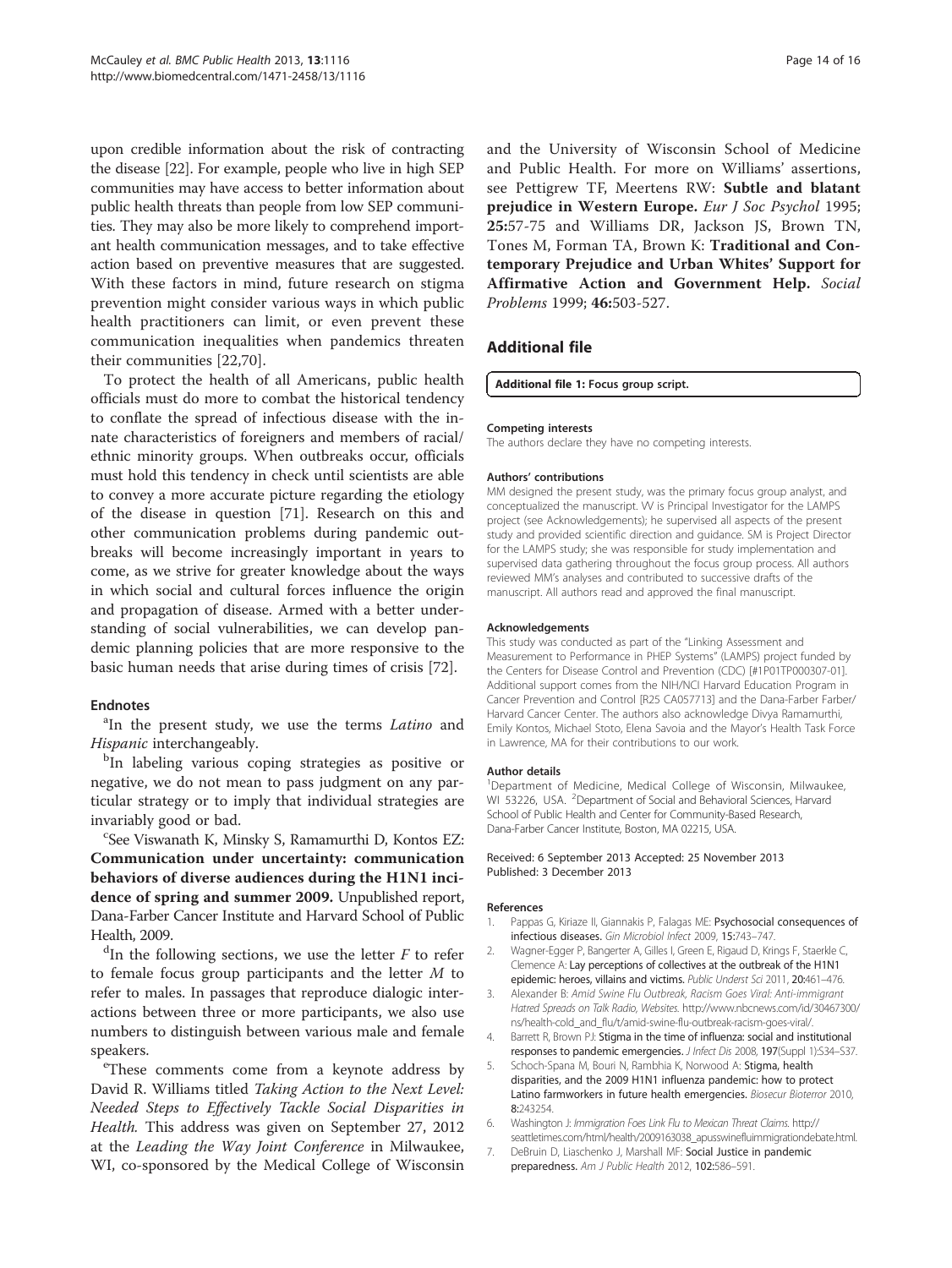- <span id="page-15-0"></span>8. Blumenshine P, Reingold A, Egerter S, Mockenhaupt R, Braveman P, Marks J: Pandemic influenza planning in the United States from a health disparities perspective. Emerg Infect Dis 2008, 14:709–715.
- U.S. Centers for Disease Control and Prevention: 2009 H1N1 and Seasonal Influenza and Hispanic Communities: Questions and Answers. [http://www.cdc.](http://www.cdc.gov/h1n1flu/qa_hispanic.htm) [gov/h1n1flu/qa\\_hispanic.htm.](http://www.cdc.gov/h1n1flu/qa_hispanic.htm)
- 10. Hennessy-Fiske M: H1N1 Death Rates Higher For Some Ethnic and Racial Groups in California: Latinos, Blacks and Native Americans in the State have been More Likely to Die from Swine Flu than Whites, Data Show. [http://](http://articles.latimes.com/2010/jan/15/local/la-me-h1n1-stats15-2010jan15) [articles.latimes.com/2010/jan/15/local/la-me-h1n1-stats15-2010jan15.](http://articles.latimes.com/2010/jan/15/local/la-me-h1n1-stats15-2010jan15)
- 11. Blake KD, Blendon RJ, Viswanath K: Employment and compliance with pandemic influenza mitigation recommendations. Emerg Infect Dis 2010, 16:212–218.
- 12. Kumar S, Quinn SC, Kim KH, Daniel LH, Freimuth VS: The impact of workplace policies and other social factors on self-reported influenza-like illness incidence during the, H1N1 pandemic. Am J Public Health 2009, 2012(102):134–140.
- 13. Dovidio JF, Gluszek A, John MS, Diltman R, Lagunes P: Understanding bias toward Latinos: discrimination, dimensions of difference, and experience of exclusion. J Soc Issues 2010, 66:59–78.
- 14. Guyll M, Madon S, Prieto L, Schen KC: The potential roles of self-fulfilling prophecies, stigma consciousness, and stereotype threat in linking Latino/a ethnicity and educational outcomes. J Soc Issues 2010, 66:113–130.
- 15. Reynolds B: Crisis and emergency risk communications: countering stigmatization. In CDC Podcast Transcript. [http://www2c.cdc.gov/podcasts/](http://www2c.cdc.gov/podcasts/media/pdf/H1N1_CERC_Stigma.pdf) [media/pdf/H1N1\\_CERC\\_Stigma.pdf](http://www2c.cdc.gov/podcasts/media/pdf/H1N1_CERC_Stigma.pdf).
- 16. Scheufele DA: Framing as a theory of media effects. J Commun 1999, 49:103–122.
- 17. McCauley MP, Blake KD, Meissner HI, Viswanath K: The social group influences of US health journalists and their impact on the newsmaking process. Health Educ Res 2013, 28:339–351.
- 18. World Health Organization: Global Alert and Response (GAR): Global Outbreak Alert & Response Network. [http://www.who.int/csr/outbreaknetwork/en/.](http://www.who.int/csr/outbreaknetwork/en/)
- 19. Abraham T: The price of poor pandemic communication. BMJ 2010, 340:c2952.
- 20. Wheaton MG, Abramowitz JS, Berman NC, Fabricant LE, Olatunji BO: Psychological predictors of anxiety in response to the H1N1 (swine flu) pandemic. Cognit Ther Res 2011, 36:210-218.
- 21. Goodall C, Sabo J, Cline R, Egbert N: Threat, efficacy, and uncertainty in the first 5 months of national print and electronic news coverage of the H1N1 virus. J Health Commun 2012, 17:338–355.
- 22. Savoia E, Testa MA, Viswanath K: Predictors of knowledge of H1N1 infection and transmission in the U.S. population. BMC Public Health 2012, 12:328.
- 23. World Health Organization: Implementation of the International Health Regulations (2005): report of the review committee on the functioning of the International Health Regulations (2005) in relation to pandemic (H1N1) 2009. In Sixty-Fourth World Health Assembly. Geneva: World Health Organization; 2011. [http://apps.who.int/gb/ebwha/pdf\\_files/WHA64/A64\\_10](http://apps.who.int/gb/ebwha/pdf_files/WHA64/A64_10-en.pdf) [en.pdf.](http://apps.who.int/gb/ebwha/pdf_files/WHA64/A64_10-en.pdf)
- 24. Dawood FS, Iuliano AD, Reed C, Meltzer MI, Shay DK, Cheng PY, Bandaranayake D, Breiman RF, Brooks WA, Buchy P, Feikin DR, Fowler KB, Gordon A, Hien NT, Horby P, Huang QS, Katz MA, Krishnan A, Lal R, Montgomery JM, Molbak K, Pebody R, Presanis AM, Razuri H, Steens A, Tinoco YO, Wallinga J, Yu H, Vong S, Bresee J, Widdowson MA: Estimated global mortality associated with the first 12 months of 2009 pandemic influenza A H1N1 virus circulation: a modelling study. Lancet Infect Dis 2012, 12:687–695.
- 25. Viboud C, Simonsen L: Global mortality of 2009 pandemic influenza A H1N1. Lancet Infect Dis 2012, 12:651–653.
- 26. Richt JA, Webby RJ, Kahn RE: The Pandemic H1N1 Influenza Experience. Curr Top Microbiol Immunol 2013, 365:269–279.
- 27. Harvard School of Public Health: Survey Finds nearly Half of Americans Concerned They Or Their Family May Get Sick From Swine Flu. HSPH News Press Release; 2009. [http://www.hsph.harvard.edu/news/press-releases/](http://www.hsph.harvard.edu/news/press-releases/survey-americans-concerned-swine-flu/) [survey-americans-concerned-swine-flu/.](http://www.hsph.harvard.edu/news/press-releases/survey-americans-concerned-swine-flu/)
- 28. Phelan JC, Link BG, Dovidio JF: Stigma and prejudice: one animal or two? Soc Sci Med 2008, 67:358–367.
- 29. Cho J, de Zuniga HG, Shah DV, McLeod DM: Cue convergence: associative effects on social intolerance. Commun Res 2006, 33:136–154.
- 30. MediaMatters for America: Paranoia Pandemic: Conservative Media Baselessly Blame Swine Flu Outbreak on Immigrants. [http://mediamatters.org/research/](http://mediamatters.org/research/2009/04/27/paranoia-pandemic-conservative-media-baselessly/149558) [2009/04/27/paranoia-pandemic-conservative-media-baselessly/149558.](http://mediamatters.org/research/2009/04/27/paranoia-pandemic-conservative-media-baselessly/149558)
- 31. Pescosolido BA, Martin JK, Lang A, Olafsdottir S: Rethinking theoretical approaches to stigma: a framework integrating normative influences on stigma (FINIS). Soc Sci Med 2008, 67:431–440.
- 32. Wilder DA: The role of anxiety in facilitating stereotypic judgments of outgroup behavior. In Affect, Cognition, and Stereotyping: Interactive Processes in Group Perception. Edited by Mackie DM, Hamilton DL. Buffalo: Academic Press; 1993:87–109.
- 33. Son Hing LS: Responses to stigmatization: the moderating roles of primary and secondary appraisals. Du Bois Rev 2012, 9:149-168.
- 34. Alonso-Zaldivar A: Obama Reassures Latinos on Swine Flu Efforts. [http://www.](http://www.nydailynews.com/latino/obama-reassures-latinos-swine-flu-efforts-article-1.410325) [nydailynews.com/latino/obama-reassures-latinos-swine-flu-efforts-article-](http://www.nydailynews.com/latino/obama-reassures-latinos-swine-flu-efforts-article-1.410325)[1.410325.](http://www.nydailynews.com/latino/obama-reassures-latinos-swine-flu-efforts-article-1.410325)
- 35. National Association of Hispanic Journalists: NAHJ Calls for Truth and Fairness in Swine Flu Coverage. [http://www.marketwired.com/press-release/nahj-calls](http://www.marketwired.com/press-release/nahj-calls-for-truth-and-fairness-in-swine-flu-coverage-1229270.htm)[for-truth-and-fairness-in-swine-flu-coverage-1229270.htm](http://www.marketwired.com/press-release/nahj-calls-for-truth-and-fairness-in-swine-flu-coverage-1229270.htm).
- 36. Scott KA, Tamashiro KL, Randall R, Sakai RR: Chronic social stress: effects on neuroendocrine function. In Handbook of Neuroendocrinology. Edited by Fink J, Pfaff DW, Levine J. London: Academic; 2011:521–534.
- Bos AE, Pryor JB, Reeder GD, Stutterheim SE: Stigma: advances in theory and research. Basic Appl Soc Psych 2013, 35:1-9.
- 38. Krendl AC, Macrae CN, Kelley WM, Fugelsang JA, Heatherton TF: The good, the bad, and the ugly: an fMRI investigation of the functional anatomic correlates of stigma. Soc Neurosci 2006, 1:5–15.
- 39. Friedman EM, Williams DR, Singer BH, Ryff CD: Chronic discrimination predicts higher circulating levels of E-selectin in a national sample: the MIDUS study. Brain Behav Immun 2009, 23:684–692.
- 40. Masuda A, Price M, Anderson PL, Schmertz SK, Calamaras MR: The role of psychological flexibility in mental health stigma and psychological distress for the stigmatizer. J Soc Gin Psychol 2009, 28:1244-1262.
- 41. Lazarus RS, Follunan S: Stress, Appraisal, and Coping. New York: Springer; 1984.
- 42. Beck AT, Clark DA: An information processing model of anxiety: automatic and strategic processes. Behav Res Ther 1997, 35:49–58.
- 43. Staal MA: Stress, Cognition, and Human performance: a literature review and conceptual framework. National Aeronautics and Space Administration (NASA) technical memorandum; 2004. [http://naca.larc.nasa.gov/search.jsp?](http://naca.larc.nasa.gov/search.jsp?R=20060017835&qs=N%3D4294966753%2B4294724089) [R=20060017835&qs=N%3D4294966753%2B4294724089.](http://naca.larc.nasa.gov/search.jsp?R=20060017835&qs=N%3D4294966753%2B4294724089)
- 44. Berinsky AJ, Mendelberg T: The indirect effects of discredited stereotypes in judgments of Jewish leaders. Am J Pol Sci 2005, 49:845–864.
- 45. Trawalter S, Richeson JA, Shelton JN: Predicting behavior during interracial interactions: a stress and coping approach. Pers Soc Psychol Rev 2009, 13:243–268.
- 46. McCubbin HI, McCubbin MA: Typologies of resilient families: emerging roles of social class and ethnicity. Fam Relat 1988, 37:247–254.
- Taylor SE, Stanton AL: Coping resources, coping processes, and mental health. Annu Rev Clin Psychol 2007, 3:377–401.
- 48. Miller CT, Kaiser CR: A theoretical perspective on coping with stigma. J Soc Issues 2001, 57:73–92.
- 49. Compas BE, Connor-Smith JK, Saltzman H, Thomsen AB, Wadsworth ME: Coping with stress during childhood and adolescence: problems, progress, and potential in theory and research. Psychol Bull 2001, 127:87127.
- Sim J: Collecting and analyzing qualitative data: issues raised by the focus group. J Adv Nurs 1998, 28:345–352.
- 51. Borkan J: Immersion/Crystallization. In Doing Qualitative Research. Edited by Crabtree BF, Miller WL. Thousand Oaks: Sage Publishing; 1999:179–194.
- 52. McLeod JD: Social stratification and inequality. In Handbook of the Sociology of Mental Health. Edited by Aneshensel CS, Phelan JC, Bierman A. Dordrecht: Springer; 2013:229–253.
- 53. McCauley EH: Economic issues in the eradication of African Swine Fever in the Dominican Republic. In Proceedings of the 3rd International Symposium on Veterinary Epidemiology and Economics; Edwardsville, Kansas. [http://www.sciquest.org.nz/node/61226.](http://www.sciquest.org.nz/node/61226)
- 54. Gaertner P: Whether pigs have Wings: African Swine Fever eradication and pig repopulation in Haiti. [http://www2.webster.edu/~corbetre/haiti/misctopic/](http://www2.webster.edu/~corbetre/haiti/misctopic/pigs/gaertner.htm) [pigs/gaertner.htm.](http://www2.webster.edu/~corbetre/haiti/misctopic/pigs/gaertner.htm)
- Florez K, Aguirre A, Viladrich A, Cespedes A, De La Cruz A, Abraido-Lanza A: Fatalism or destiny? a qualitative study and interpretative framework on Dominican women's breast cancer beliefs. J Immigr Minor Health 2009, 11:291–301.